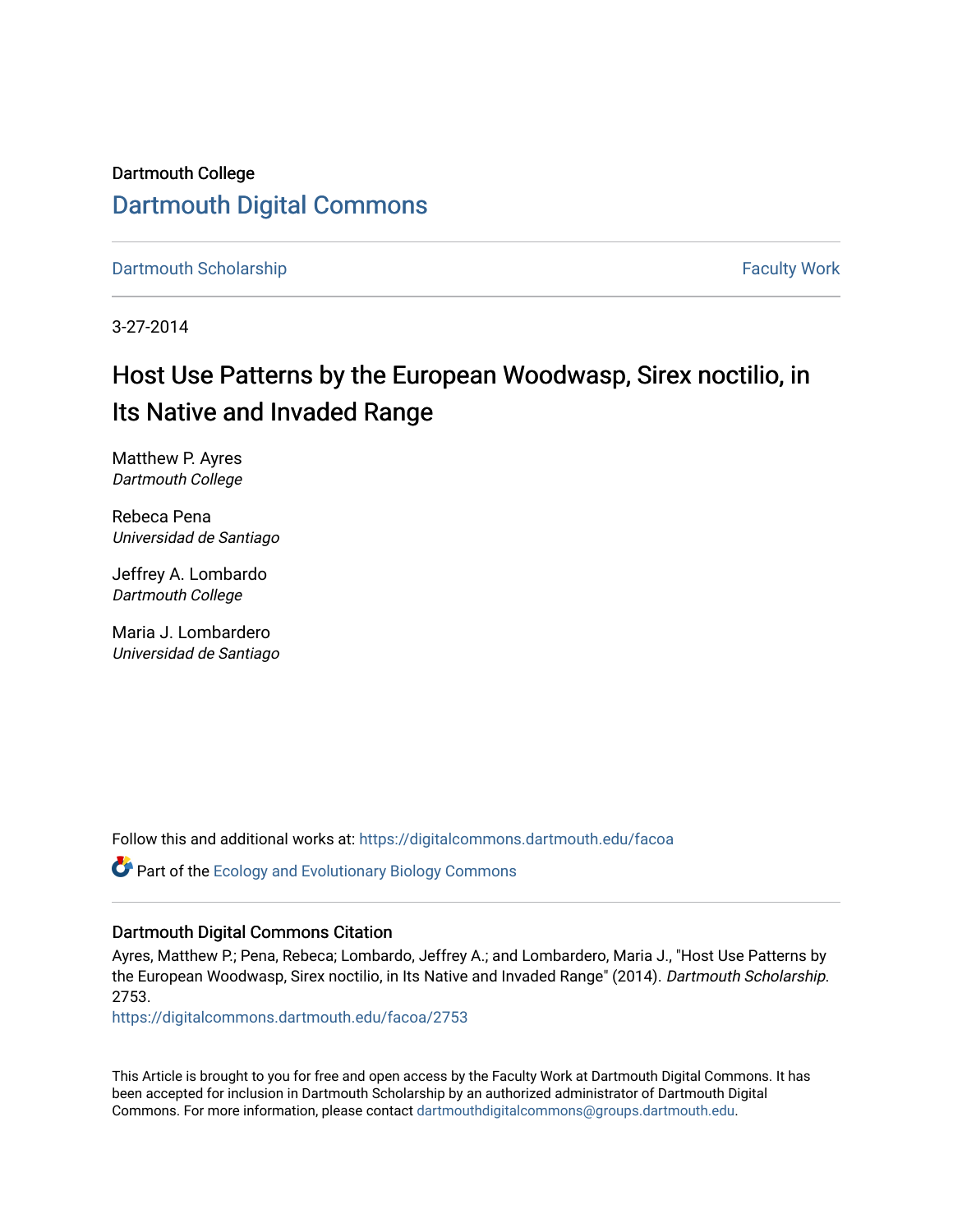# Host Use Patterns by the European Woodwasp, Sirex noctilio, in Its Native and Invaded Range

# Matthew P. Ayres<sup>1\*</sup>, Rebeca Pena<sup>2</sup>, Jeffrey A. Lombardo<sup>1</sup>, Maria J. Lombardero<sup>2</sup>

1 Department of Biological Sciences, Dartmouth College, Hanover, New Hampshire, United States of America, 2 Departamento de Producción Vegetal, Universidad de Santiago, Lugo, Spain

## Abstract

Accelerating introductions of forest insects challenge decision-makers who might or might not respond with surveillance programs, quarantines, eradication efforts, or biological control programs. Comparing ecological controls on indigenous vs. introduced populations could inform responses to new introductions. We studied the European woodwasp, Sirex noctilio, which is not a pest in its native forests, is a serious invasive pest in the southern hemisphere, and now has an uncertain future in North America after its introduction there. Indigenous populations of S. noctilio (in Galicia, Spain) resembled those in New York in that S. noctilio were largely restricted to suppressed trees that were also dying for other reasons, and still only some dying trees showed evidence of S. noctilio: 20-40% and 35-51% in Galicia and New York, respectively. In both areas, P. sylvestris (native to Europe) was the species most likely to have attacks in non-suppressed trees. P. resinosa, native to North America, does not appear dangerously susceptible to S. noctilio. P. radiata, which sustains high damage in the southern hemisphere, is apparently not innately susceptible because in Galicia it was less often used by native S. noctilio than either native pine (P. pinaster and P. sylvestris). Silvicultural practices in Galicia that maintain basal area at 25–40 m<sup>2</sup>/ha limit S. noctilio abundance. More than 25 species of other xylophagous insects feed on pine in Galicia, but co-occurrences with S. noctilio were infrequent, so strong interspecific competition seemed unlikely. Evidently, S. noctilio in northeastern North America will be more similar to indigenous populations in Europe, where it is not a pest, than to introduced populations in the southern hemisphere, where it is. However, S. noctilio populations could behave differently when they reach forests of the southeastern U.S., where tree species, soils, climate, ecology, management, and landscape configurations of pine stands are different.

Citation: Ayres MP, Pena R, Lombardo JA, Lombardero MJ (2014) Host Use Patterns by the European Woodwasp, Sirex noctilio, in Its Native and Invaded Range. PLoS ONE 9(3): e90321. doi:10.1371/journal.pone.0090321

Editor: Gabriele Sorci, CNRS, Université de Bourgogne, France

Received October 3, 2013; Accepted January 29, 2014; Published March 27, 2014

Copyright: © 2014 Ayres et al. This is an open-access article distributed under the terms of the [Creative Commons Attribution License,](http://creativecommons.org/licenses/by/4.0/) which permits unrestricted use, distribution, and reproduction in any medium, provided the original author and source are credited.

Funding: Support was provided by a cooperative agreement between Dartmouth College and USDA APHIS, and by a grant from USDA Forest Service International Programs. The funders had no role in study design, data collection and analysis, decision to publish, or preparation of the manuscript.

Competing Interests: The authors have declared that no competing interests exist.

\* E-mail: Matthew.P.Ayres@Dartmouth.edu

#### Introduction

International trade is leading to the introduction and establishment of many non-indigenous herbivores [1,2]. Ecological invasions by plant pests are a globally important driver of undesirable changes in forest ecosystems [3] with broad socioeconomic ramifications [4]. The rate of invasions by plant pests is accelerating due to inexorable propagule pressure from expanding shipping [5–7]. Furthermore, the potentially vulnerable ports of entry are probably expanding poleward with climate warming [8,9], with consequences for global trade [10].

Most introductions do not result in establishment of a population and most herbivores that become established are relatively benign (e.g., do not appear as important in forest health assessments) [11–13]. However, some newly established herbivore populations attain high abundance and become important new pests [14]. Thus it is a challenge for managers to develop appropriate responses following the detection of new nonindigenous species. Eradication efforts, quarantines, biological control and even detection systems [15,16] can be expensive in terms of direct costs, investment of human expertise, and collateral damage (e.g., lost trade as a result of quarantines [17]). Thus there is a need for increased capacity to predict which species are likely

or unlikely to become consequential pests if they become broadly established in a new region. An example is the recent detection of the European woodwasp, Sirex noctilio Fabricius in North America.

S. noctilio is not regarded as a pest within its native Europe [18,19]; there, it is generally described as a relatively benign scavenger of dying pine trees and an element of native biodiversity in healthy forest ecosystems [20] (but see Wolf [21]). However, S. noctilio has repeatedly emerged as a very important pest of pines where it has been introduced in the Southern Hemisphere – first in New Zealand, since at least 1900, and since then in Australia in 1951, followed by Uruguay, Argentina, Brazil, South Africa, and Chile [22–32]. Populations of S. noctilio were discovered in North America in 2004, apparently following introduction into ports on Lake Ontario (e.g., Oswego in north-central New York State) within the St. Lawrence Seaway [33]. As was logical given experiences in the Southern Hemisphere, this discovery generated immediate attention and evaluation of possibilities for quarantines, eradication, and biological control [34–37]. This highlighted the question of whether S. noctilio in North America will display the pestilence that has been typical in the Southern Hemisphere or will be relatively benign as in their native European forests. If the latter, resources that might be invested in actively managing S. noctilio would perhaps be better directed towards preventing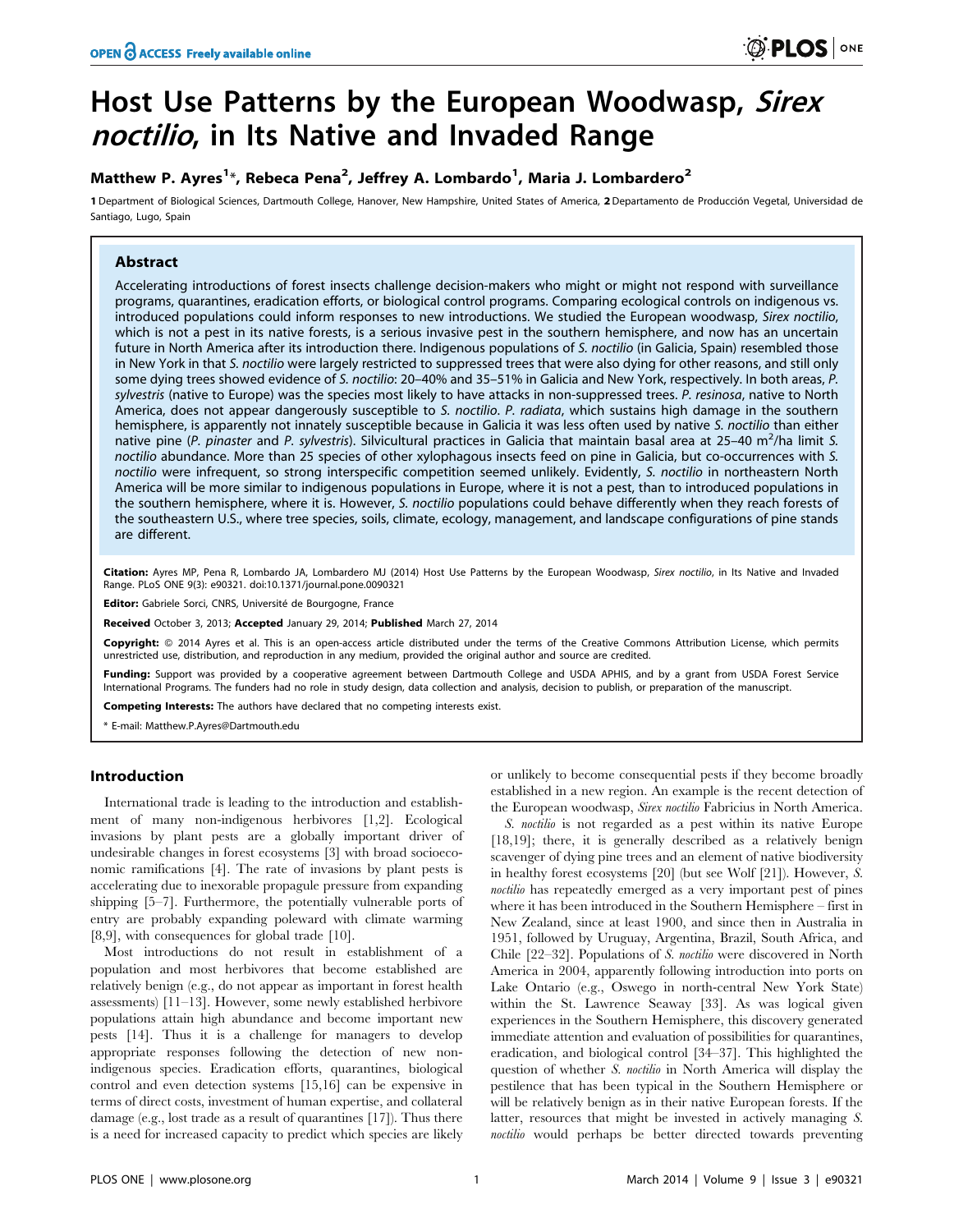further invasions or managing those already established that more clearly pose threats to North American forests (e.g., emerald ash borer, Asian long-horned beetles, woolly adelgids, and gypsy moths; [38–42]). The possibility that *S. noctilio* is not destined to be a meaningful pest in North America is supported by the examples of European pine sawfly (Neodiprion sertifer (Geoffroy)) and pine shoot beetle (*Tomicus piniperda*  $(L)$ ), both of which can be damaging to pine in their native Europe, but which have only occasionally been noted as pests following their introductions (ca. 1925 and 1992, respectively) to the same North American pine forests as have now been colonized by S. noctilio [43-45].

We employed what could be a reasonably general tactic for evaluating the risks posed by a newly established non-indigenous herbivorous insect. We conducted studies in both the native and newly colonized ecosystems to compare the native and introduced insect populations with respect to their abundance, host use patterns, and aggressiveness (tendency to attack and kill trees that would otherwise survive). In the process, we aimed to better understand the factors that limit abundance of indigenous populations of S. noctilio. The premise is that understanding why a species is not a pest in one ecosystem can aid in predicting if those same controls are likely to operate in the newly invaded ecosystem. S. *noctilio* in Europe, like most populations of forest insects that are not pests, is poorly studied with respect to controls on abundance. So it is presently unknown why S. noctilio is not more abundant than it is in European forests. In the present study, we specifically evaluated the hypothesis that the abundance of European S. noctilio is limited by interspecific competition from other wood boring (xylophagous) insects. If supported, this would suggest an easy explanation for the outbreaks of S. noctilio in the Southern Hemisphere, where pine is not indigenous and where there is a correspondingly depauperate community of forest insects that can colonize pine trees [46].

Thus our research addressed the following questions. Is S. noctilio in North America likely to become a consequential pest as in the Southern Hemisphere or will it be no more aggressive in North America than in its native forests? How does the aggressiveness of S. noctilio compare among pine species: e.g., Scots pine, Pinus sylvestris L. (an ancestral host for S. noctilio that is native to Europe but which is also now widely planted and naturalized in North America) vs. red pine, Pinus resinosa Aiton (new North American host for S. noctilio)? Does interspecific competition for suitable host trees limit European populations of S. noctilio?

#### Materials and Methods

#### Ethics statement

Field studies in the U.S. were conducted on public land with the permission of Finger Lakes National Forest. Field studies in Galicia were mainly on land managed by the Galician Forest Administration (with the permission of Conselleria de Medio Rural, Xunta de Galicia) but also included some private land (with the permission of individual landowners). No protected species were sampled or harmed. The captures and handling of insects were in compliance with animal care policies in Spain and the U.S.

#### Galicia, Spain

The silviculturally important landscapes of central Galicia (northwestern Spain) hold about 434,000 ha of pure pine stands [47], most of which are small (usually  $\leq 1$  ha), even-aged, and intensively managed by comparison to our study forests in New York State. The most common species is the native maritime pine (Pinus pinaster Aiton), which attains high productivity in this region

 $(\approx 10 \text{ m}^3 \text{ ha}^{-1} \text{ yr}^{-1})$ . However, since about 1970, there has been increased propagation of radiata pine (Pinus radiata D. Don), native to California, which can have even higher productivity than P. pinaster [48–50]. Also, there are some stands of native Scots pine  $(P$ . sylvestris).

Sirex detection. Most of the pine stands in Galicia are intensively managed. It was initially evident that S. noctilio were not present except in stands where there was a recent history of dying pines, most commonly because the stand had not been thinned and was experiencing self-thinning, but sometimes because of storm damage or other causes. By driving country roads, we identified 86 pine stands distributed over  $\approx 20,000$  km<sup>2</sup> that contained some dead or dying pines. Then we surveyed each of these stands on foot for evidence of S. noctilio, (resin drips, emergence holes, and feeding galleries), which we found in 39 of these stands. In parallel, we deployed one baited Lindgren funnel trap in each of 17 localities distributed across the four provinces of Galicia (encompassing the regional spectrum of climatic conditions). Traps were baited with alpha-pinene (0.11 g/d elution, Pine Shoot Beetle lure, L1-3230/020, Contech Enterprises) and ethanol (0.01 g/d from our own elution devices). Traps were checked every two weeks from April 2009 to April 2010.

Quantifying infestation patterns. From the 39 stands in Galicia with evidence of siricids, we selected for more detailed sampling 6 stands of  $P$ . pinaster, 12 of  $P$ . radiata, and 5 of  $P$ . sylvestris. These 23 stands were selected to ensure that all three pine species were represented, and also with practical consideration of distance among plots, access to the stand, and availability of information about management history. Within each of the 23 stands, we examined each pine tree within a plot of  $20 \times 20$  m centered on a tree with symptoms of S. noctilio. We measured the diameter at breast height (DBH) of each tree and scored each as alive, dying, or recently dead (judged to be within two years based on retention of needles and fine shoot tips). We also scored each tree for evidence of S. *noctilio* [51,52], which could be resin drips from ovipositor stings and/or emergence holes typical of S. noctilio (i.e., multiple circular holes of variable size from 3–7 mm diameter). Here and in New York, when there were Sirex-like emergence holes but no diagnostic resin drips, we were usually able to expose one or more feeding galleries with a hatchet to verify that they had been siricids and not other woodborers with unusually circular emergence holes. If we could not reach the Sirex-like emergence holes for excavation, we required that at least one hole within the cluster be of a smaller diameter than the common cerambycids & buprestids. More information within ''Species identity of Siricids''.

Interspecific competition. Within the 23 Galician study plots, all dying and recently dead trees were subjected to further inspection for other insects and pathogens. We searched for emergence holes of bark beetles and woodborers and any other external symptoms of insects or pathogens. We also looked for potential competitors by lifting the bark with a hatchet in two areas of  $20 \times 20$  cm in areas of the tree bole being used by S. noctilio. Finally, we made a cut at the level of the root collar to detect root fungi and inspected the crown for other insects and pathogens.

Influence of silviculture. We conducted an additional study within a long-term thinning trial near Lugo (Begonte,  $43.150^{\circ}$  N,  $7.751°$  W) that has been established and maintained by the Sustainable Forest Management Unit of the University of Santiago de Compostela [53,54]. The trees (Pinus radiata), were 18 years old at the time of our sampling (2010–11). There were 12 replicate plots  $(30\times20 \text{ m}, 15\times10 \text{ rows of trees})$ , half of which were thinned in 2004 and half of which were left as controls. We examined each tree (800–1400 per plot) as before for resin drips or emergence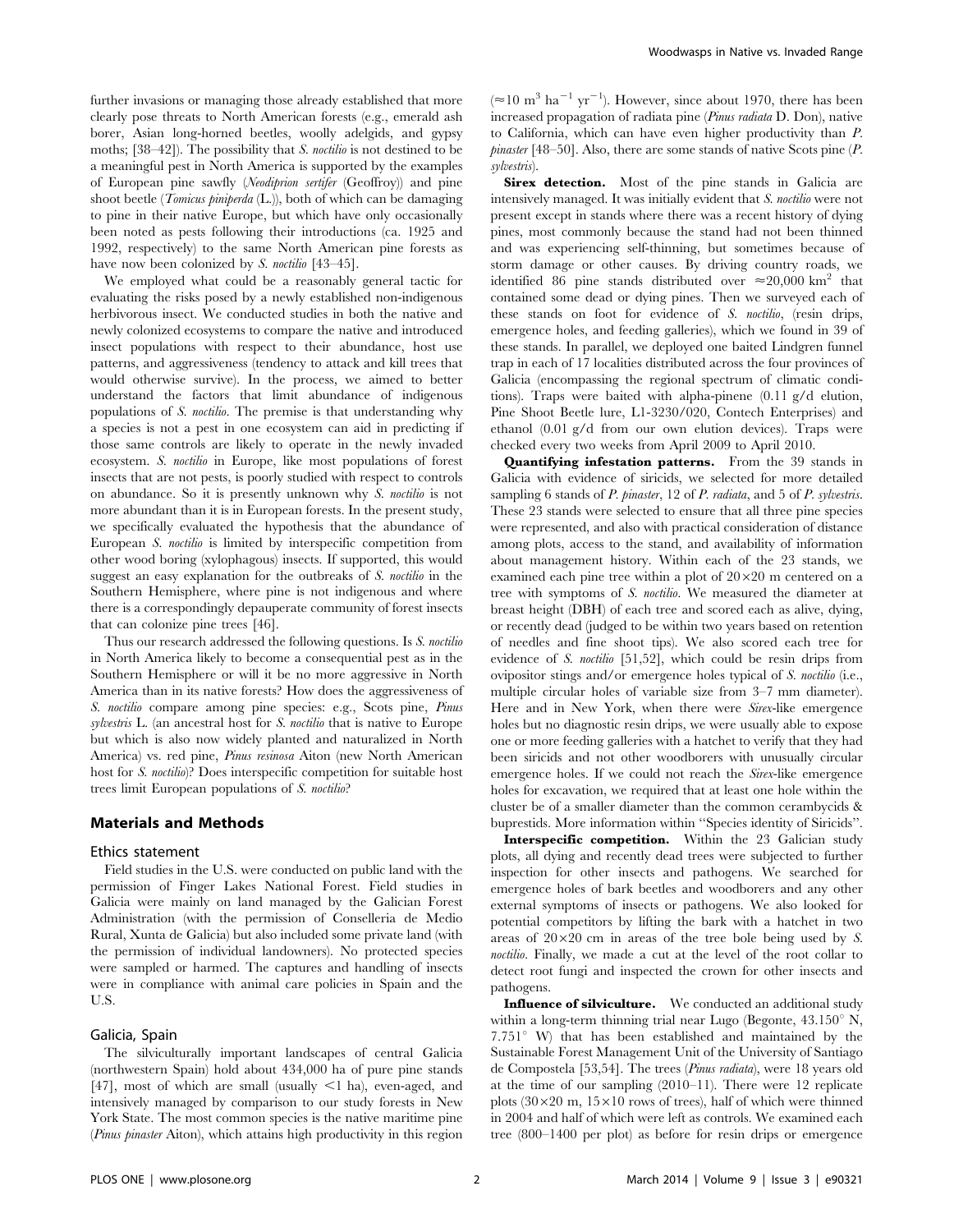holes from siricids. We also recorded two measurements per plot of basal area (English BAF 10x prism).

#### Finger Lakes National Forest, New York State

We also conducted studies in central New York State, within Finger Lakes National Forest (FLNF;  $\approx 66 \text{ km}^2$ , 42.47°N,  $76.78^{\circ}$ W). This forest was well suited to our studies because it was only about 115 km south of a presumed port of entry (Oswego, NY) and had clearly been infested with S. noctilio for at least several years by the time of our first visits in 2009. There was good spatially explicit information on forest types and stand ages available from the U.S.D.A. Forest Service. Furthermore, we knew that S. noctilio populations in this area, unlike most other infested areas in New York, had been spared from impacts of sanitation cutting and trap trees. For North America, this was a relatively old and relatively undisturbed population of S. noctilio that was interacting with stands of even-aged, similarly managed hard pines, one species indigenous (P. resinosa) to the area and the other indigenous to Europe  $(P, sylvestris)$  where it is a natural host of S. *noctilio.* A weakness of our study was that this forest of only 65  $km^2$ provided our only data from North America. On the other hand, the known distribution of S. noctilio in North America was still quite restricted [37,55] so options were limited for study forests that had been interacting with S. noctilio for at least a few years.

The Finger Lakes National Forest included 114 ha of P. resinosa (32 stands) and 52 ha of P. sylvestris (primarily in three stands). We conducted intensive sampling within each of the three stands of P. sylvestris (13 ha planted in 1940, 22 ha planted in 1943, and 3.6 ha planted in 1952). We conducted matched sampling within a sample of four  $P$ . resinosa stands that were of similar size and age (5–20 ha, planted in 1940s) and intermixed within the same  $6\times3$  km as the stands of *P. sylvestris*. Trees were older in NY than in Galicia but the diameters were similar. Sampling was designed to match or augment that conducted in Galicia. One change (following from our experience in Galicia) was that we used transects rather than plots to sample tree diameters and Sirex occurrence within stands. We sampled each stand with two, randomly placed, 50-m transects. At 10-m intervals along the transect we located the third nearest tree [56], and recorded its diameter at breast height (DBH). At three points along the transect  $(10, 30,$  and  $50 \text{ m})$  we measured basal area (English BAF  $10x$ ) prism), and in two stands of each species we also measured the height of the nearest tree.

We sampled for S. *noctilio* within stands by examining the area extending 25 m on either side of each transect. We located every recently dead or dying pine tree, measured its DBH, and, as in Galicia, scored each tree for presence or absence of S. noctilio based on resin drips and siricid emergence holes. In New York, where the growing season is shorter than in Galicia, the decline and subsequent insect colonization of trees goes more slowly. Therefore, recently dead trees in New York were defined as those judged to have died within 3 years (vs. 2 years in Galicia; based on the same criteria of retention of needles and fine shoot tips). In New York, in addition to the Galician protocol, a pair of researchers using close-focus binoculars independently estimated the number of siricid emergence holes from the lower bole (to base of live crown) of each recently dead or dying tree. We recorded crown class (dominant, co-dominant, intermediate, or suppressed), and assessed crown condition (topped, snapped, needles presence/ absence and color). Finally, we examined neighboring live trees for evidence of S. noctilio.

## Comparisons of host use patterns among continents and pine species

All of our study stands in Galicia and New York were even-aged and had been planted evenly spaced. Thus the relative diameter of trees within a stand was strongly related to the status of individual trees within the crown. For each pine species in each study region, we calculated the diameter of individual trees relative to the average diameter within the stand  $(DBH<sub>is</sub>/DBH<sub>ss</sub>)$ , where  $DBH<sub>is</sub> =$ diameter at breast height of each tree i within stand s and  $DBH_{\rm{ss}}$ = the average for the stand. This allowed us to compare the frequency distributions of S. noctilio host use relative to the size distributions of the trees with which they were competing, for each pine species in each region.

#### Species identity of siricids

Our methods for diagnosing the presence of S. noctilio (generally following Hall [57], Dodds et al. [52], and Ryan et al. [51]) permitted the examination of many trees over a considerable area but also involved some uncertainty in species identification, which placed important limits on inferences from the studies. Resin drips from ovipositor stings are unique to S. noctilio (since it is the only siricid species attacking living trees; [20,51,52]). We observed resin drips from Sirex noctilio in all of our intensively measured study stands (23 and 7 stands in Galicia and New York respectively). However, resin drips were not evident in every infested tree. We found numerous individual trees within our measurement stands that had recently died (judged to be within two years), and which lacked visible resin drips but which contained clusters of emergence holes that appeared to be from S. *noctilio* (clusters of perfectly round holes 3–7 mm in diameter; feeding galleries with Sirex-like frass). Thus we employed ''Sirex-like emergence holes'' in our diagnostics, but interpreted them as upper estimates of the number of emerging S. *noctilio*. They were regarded as upper estimates because some Sirex-like emergence holes must have been from the parasitoids of S. noctilio, which leave similarly sized circular holes, and in NY, some Sirex-like emergence holes must have been from native species of siricids. Native siricids have been reported as rare relative to S. *noctilio* in our NY study area: emergences of siricids from infested pines were 95 to 99% S. noctilio in New York and Ontario [58–60], with the others being mainly S. nigricornis Fabricius. It seems reasonable that the siricid emergence holes we recorded in freshly dead trees in the Finger Lakes National Forest were also mainly S. noctilio. However, the native species of Sirex, who are presumably attracted to oviposit in freshly dead trees, might make up a greater proportion of exit holes in trees that had been dead for two years. We were conservative in scoring trees as positive for S. noctilio based on only Sirex-like emergence holes, but we could not reject the possibility of some false positives. As it turned out, this did not compromise our central result that vigorous trees in both study areas were very rarely infested by S. noctilio; Sirex noctilio cannot emerge from a tree without leaving *Sirex*-like emergence holes, even though there are other possible sources for Sirex-like emergence holes.

There was less uncertainty regarding Sirex-like emergence holes in Galicia. Spradbery and Kirk [20] found S. noctilio to be the only siricid in pines on the Iberian Peninsula and it is the only siricid that we have seen in the region. Other siricids reported from conifers on the Iberian Peninsula are S. juvencus L., Xeris spectrum (L.), Urocerus gigas (L.), U. phantoma (Fabricius) and U. augur (Mocsary) but these are evidently rare and isolated [61,62] and typically feed in spruce or fir rather than pines [18,20] but see [57,61].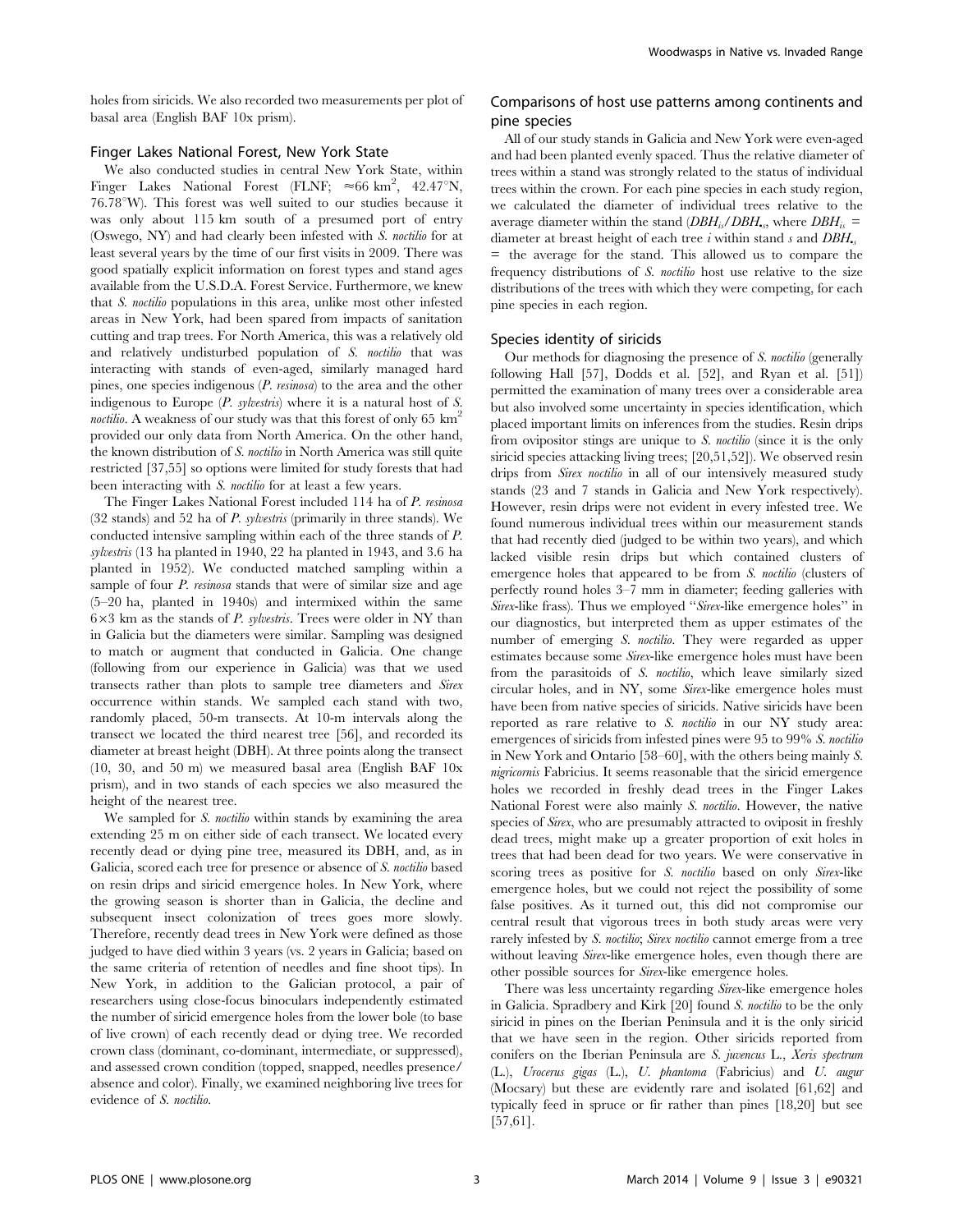#### Results

#### Prevalence, aggression, and host use by S. noctilio in Galicia vs. New York State

In Galicia, S. noctilio was detected in 39 of 86 pine stands that were pre-selected to be good habitat for S. *noctilio*. These stands were all in poor condition from the perspective of a forester. Within the 23 where we did a more detailed survey, about 10– 50% of the standing trees were recently dead or dying and 3–71% of those had resin drips and/or emergence holes from S. noctilio: average of 40, 20, and 33% in stands of P. radiata, P. pinaster, and P. sylvestris, respectively (Table 1). In New York, the stands of P. resinosa were severely overstocked by forestry standards (basal area of 40 to 54  $\mathrm{m}^2/\mathrm{ha}$ ) and 5–17% of the trees were recently dead or dying, 41–56% of which showed evidence of siricids from resin drips and/or emergence holes (Table 2). The P. sylvestris stands in New York were in very poor condition; high frequencies of trees that had previously died and fallen accounted for the low basal area  $\approx 50\%$  that of P. resinosa stands that were of similar age and had been planted at the same densities on the same soils). Of the recently dead and dying P. sylvestris in New York, 20–69% had resin drips and/or emergence holes from siricids. In both Galicia and New York, dead and dying P. sylvestris were less likely than trees of the other pine species to show resin drips from stings by S. noctilio but tended to have more siricid emergence holes (Tables 1– 2). In both Galicia and New York, S. noctilio were largely restricted to suppressed trees (smaller than average diameter) of the same size classes that were also dying for other reasons (Figure 1). In both areas, symptoms of S. noctilio were rare in non-suppressed trees (relative diameter  $\geq$ 1) and were most frequent in Scots pine (native to Europe). In Galicia, our surveys only found 7 such trees, 5 of which were Scots pine, and in New York we only found 9 non-suppressed trees with resin drips from resin drips from S. noctilio stings and/or emergence holes from siricids, 6 of which were Scots pine. In both areas, there were many recently dead trees that showed no evidence of occupation by S. noctilio (resin drips or siricid emergence holes), suggesting that neither population was being limited by suitable host trees. Even in the most densely colonized stands that we surveyed (Scots pine in New York),  $>30\%$  of the recently dead trees had escaped any detectable colonization by S. noctilio (Table 2).

Insect trapping in Galicia (17 traps for one year) captured 2089 bark beetles (Scolytinae), 200 Pissodes castaneus De Geer, 56 Cerambycidae, 5 Buprestidae, and 62,000 other invertebrates representing 198 families in 27 orders. The same traps only caught two S. noctilio (both female). No other siricids were captured.

Censuses of thinned and unthinned plots of P. radiata at Begonte, Galicia reinforced the result that S. noctilio were mainly restricted to suppressed trees in overstocked stands (Figure 2): 5 of 6 unthinned stands (with basal area  $>$  40 m<sup>2</sup>/ha) contained trees with symptoms of S. noctilio while only 1 of 18 thinned plots had even a single tree with symptoms of S. noctilio. As expected, most of the dead and dying trees in general were in the unthinned, high basal area, stands, and most of these were dying without the involvement of S. noctilio: in the unthinned stands about 15-times more trees were dying from self-thinning than had resin drips or emergence holes from S. noctilio (Figure 2).

### Interspecific competition as a limit on S. noctilio abundance in Galicia?

Compilations from the literature supported the expectation that pine forests of western Europe harbor a diverse community of woodboring insects. Records indicated 20 species of Cerambycidae and 11 species of Buprestidae that feed in pines in Galicia,

Spain; 7 and 4 of these species, respectively, can be described as common (Table 3). The region of eastern North America invaded by S. noctilio is even more diverse with respect to woodborer diversity: published records indicated 29 species of Cerambycidae and 9 species of Buprestidae, 7 and 1 of which could be described as common (Table 4). Dodds et al. [63] found 20 species of Cerambycids associated with Sirex trap trees near Syracuse, NY. In comparison to Europe and North America, pine forests of the Southern Hemisphere are dramatically depauperate. We could only find records of 8 species of Cerambycidae and 1 Buprestidae that feed on pines in the Southern Hemisphere – with no more than 2–4 in any region, and only one that has been described as common (Table 5).

During our surveys in Galicia, we discovered and inspected a total of 503 pine trees that were dying or had recently died. Overall, there were 120 of these that had resin drips or emergence holes from S. *noctilio* and there were frequent occurrences of six other classes of insects and pathogens that were candidates for interactions with S. *noctilio*: the sometimes aggressive bark beetle,Tomicus piniperda; other bark beetles within the Scolytinae; long-horned beetles (Cerambycidae); the weevil, Pissodes castaneus; metallic woodboring beetles (Buprestidae); and Armillaria fungus (Table 6). This community displayed a cluster of strong positive associations, with Scolytinae, Cerambycidae, P. castaneus, Buprestidae, and Armillaria all tending to co-occur in the same trees (commonly at 3- to 7-fold more frequent co-occurrence than expected by chance). By comparison, S. noctilio displayed only weak associations with the other species that feed in the same habitat. There was no evidence that other taxa avoided S. noctilio, or vice versa (no significant negative associations), and the positive associations were weak and limited to only T. piniperda and Cerambycidae (Table 7).

#### Discussion

#### Prevalence and aggression

In both Galicia and New York, the majority of S. noctilio were in suppressed trees that were likely to die from competition in the next year or two with or without insect attacks (Figs. 1–2). We found only a few apparently vigorous trees that were being stung and potentially killed by S. noctilio (7 in Galicia, 9 in New York). This matches other observations in New York [52] and Europe [19,20,57] (but see [21]). Thus the aggressiveness of S. noctilio in the Finger Lakes region of New York State appears to be about as low as in its native Europe. For some forest insects, aggressiveness can increase with increases in local abundance, for example due to increased efficacy in overwhelming tree defenses [64,65]. If S. noctilio follows this pattern, as has been reported from some outbreak situations in the Southern Hemisphere [32,66] we would have expected a higher incidence of vigorous trees being attacked in New York vs. Galicia because the local abundance of S. noctilio was clearly higher in New York where there were frequently tens to hundreds of siricid emergence holes per infested tree (Table 2) whereas the number of holes in Galicia was much lower. These are favorable results from the perspective of forest managers and shareholders in North America because it implies that S. noctilio, at least in the region we studied, will be only a minor primary source of tree mortality and perhaps no more of a pest than in Galicia.

The very limited spatial extent of our studies in North America presents an important caveat to inferences regarding future impacts. The distribution of S. noctilio in North America is presently extending southwards [67] toward the extensive and highly productive pine forests of the southeastern U.S. where the soils, climate, pine species, landscape configurations of host trees,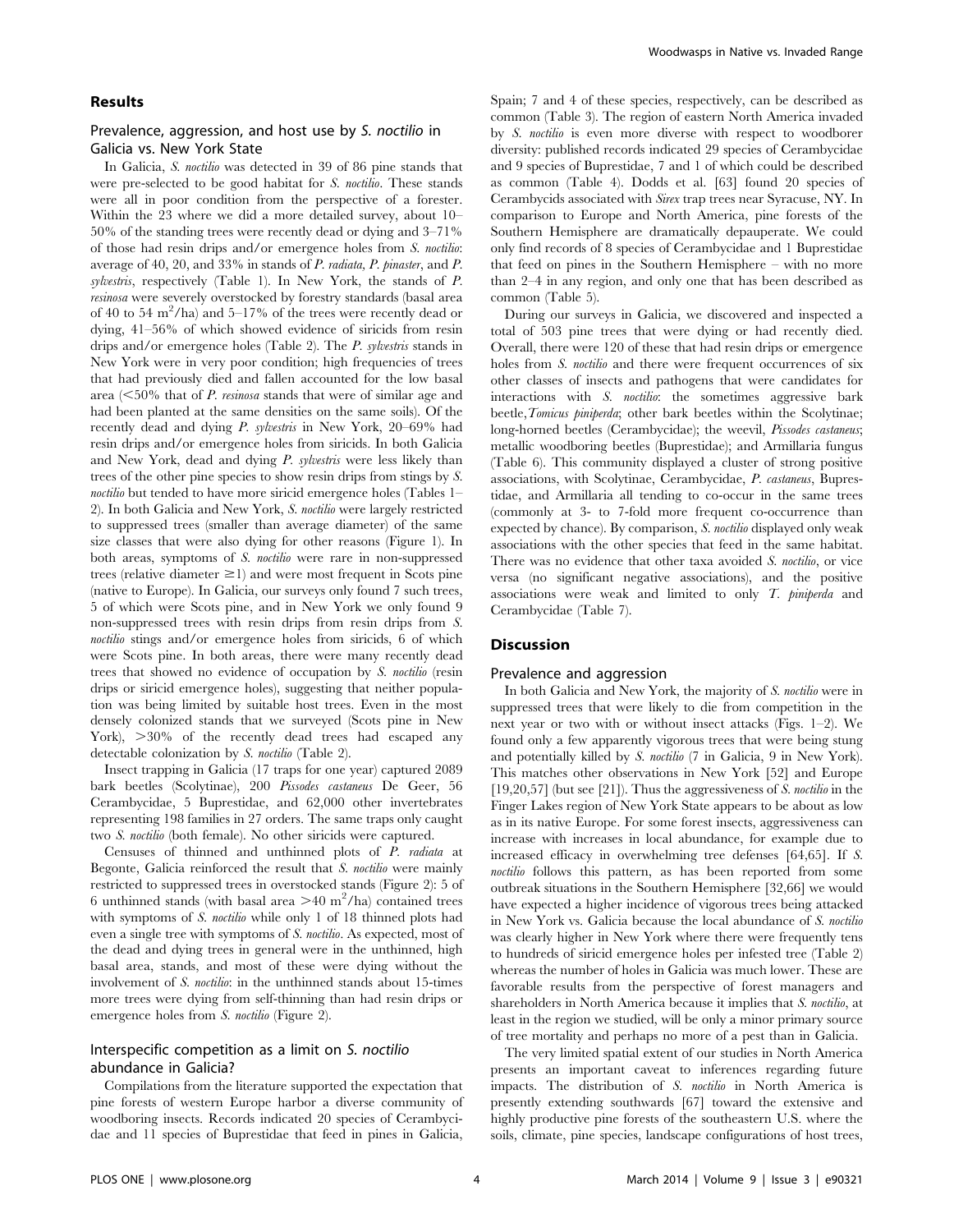

Figure 1. Insect infestations patterns. Comparison of infestation patterns by Sirex noctilio within their native range (Galicia, Spain) and their recently invaded range in New York State (Finger Lakes National Forest). Histograms indicate the size distribution of recently dead trees (with and without evidence of use by S. noctilio) relative to other trees within the even-aged stands (1.0 = average dbh for the stand). Lines indicate the frequency distribution of living trees. doi:10.1371/journal.pone.0090321.g001

and community of associated species is different. Current information is inadequate to know if the aggressiveness of S. noctilio will be as low in southern pine ecosystems as at present in the Finger Lakes National Forest in New York. It is encouraging that none of the previously established non-indigenous insect herbivores of pines have yet emerged as notable pests in the southeastern U.S. (including *Tomicus piniperda*, even though there was considerable concern about this possibility 15–20 years ago; [68,69]). Nonetheless, like others (e.g., Dodds et al. [52]), we find it premature to reject the possibility of meaningful future impacts of S. noctilio in North America, e.g., from regional harvest shortages in the forest products industry due to elevated tree mortality [70,71].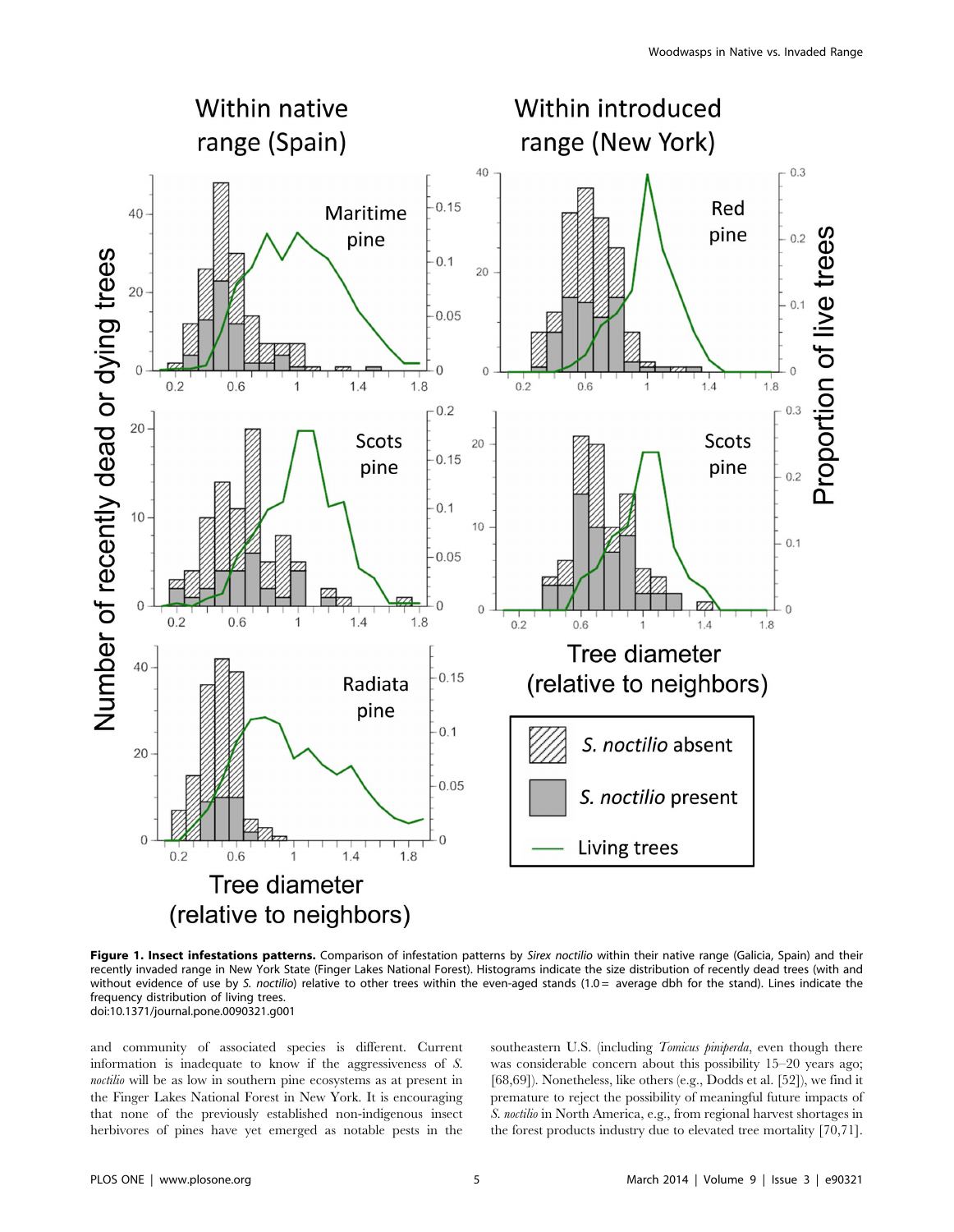| Pine stands in Galicia, Spain  |                                                                                                                                 |                                    | Tree diam.<br>$\text{(cm} \pm \text{SD})$ | trees dead or dying<br>Percentage of | Subsets of dead or dying trees         |                              |                              |
|--------------------------------|---------------------------------------------------------------------------------------------------------------------------------|------------------------------------|-------------------------------------------|--------------------------------------|----------------------------------------|------------------------------|------------------------------|
| Species                        | Stand                                                                                                                           | $(m^2)$ ha $\pm$ SD)<br>Basal area |                                           |                                      | % with resin drips<br>from S. noctilio | % with siricid<br>emergences | % with siricids <sup>a</sup> |
| Pinus pinaster                 | $Corgo - C1$                                                                                                                    | $45 \pm 1$                         | $21 \pm 5$                                | $\overline{c}$                       | 33                                     | S                            | $38$                         |
| Pinus pinaster                 | Punxín - P1                                                                                                                     | 59                                 | $13 + 3$                                  | 3                                    | 57                                     | $\overline{4}$               | $\overline{7}$               |
| Pinus pinaster                 | Punxín - P12                                                                                                                    | 8                                  | $14 + 4$                                  | Ξ                                    | 4                                      | 4                            | ${}^{\circ}$                 |
| Pinus pinaster                 | Punxín - P8                                                                                                                     | $\mathcal{L}$                      | $13 + 4$                                  | $\equiv$                             | 30                                     | $\overline{0}$               | 48                           |
| Pinus pinaster                 | Rabade - RA1                                                                                                                    | $52 + 1$                           | $13 + 6$                                  | 53                                   | 26                                     | $\circ$                      | 32                           |
| Pinus pinaster                 | Punxín - P9                                                                                                                     | 52                                 | $13 + 4$                                  | $\infty$                             | 40                                     | $\circ$                      | $\overline{40}$              |
| Pinus radiata                  | Begonte - B2                                                                                                                    | 49±1                               | $17 + 7$                                  | 20                                   | $\circ$                                | $\sim$                       | ω                            |
| Pinus radiata                  | Begonte - B3                                                                                                                    | $47 \pm 1$                         | $16 + 7$                                  | $\overline{8}$                       | 4                                      | 4                            | $\overline{a}$               |
| Pinus radiata                  | Begonte - B5                                                                                                                    | 40±1                               | $17 - 6$                                  | $\overline{24}$                      | $\overline{5}$                         | $\infty$                     | $\overline{4}$               |
| Pinus radiata                  | Begonte - BZ10                                                                                                                  | $51 \pm 1$                         | $18 + 7$                                  | 21                                   | $\frac{3}{2}$                          | 3                            | $\overline{1}$               |
| Pinus radiata                  | Begonte - BZ12                                                                                                                  | $45 \pm 1$                         | $17 + 7$                                  | $\overline{c}$                       | Ξ                                      | $\circ$                      | $\Xi$                        |
| Pinus radiata                  | Begonte - BZ2                                                                                                                   | $48 + 1$                           | $17 - 5$                                  | 25                                   | $\equiv$                               | 5                            | $\frac{6}{2}$                |
| Pinus radiata                  | Begonte - B1                                                                                                                    | $30 + 1$                           | $20 - 6$                                  | 4                                    | 67                                     | $\circ$                      | 67                           |
| Pinus radiata                  | Begonte - B11                                                                                                                   | $26 + 1$                           | $20 + 5$                                  | $\Xi$                                | $\overline{0}$                         | $\tilde{=}$                  | 20                           |
| Pinus radiata                  | Begonte - BZ1                                                                                                                   | $28 + 1$                           | $22 + 6$                                  | $\sim$                               | 50                                     | $\circ$                      | 50                           |
| Pinus radiata                  | Begonte - BZ3                                                                                                                   | $36 + 1$                           | $19 + 7$                                  | 17                                   | $\circ$                                | 6                            | 9                            |
| Pinus radiata                  | Begonte - BZ4                                                                                                                   | $36 + 3$                           | $20 + 7$                                  | 23                                   | $\overline{c}$                         | 4                            | $\frac{8}{1}$                |
| Pinus sylvestris               | Manzaneda - M1                                                                                                                  | $52 + 3$                           | $24 + 5$                                  | 25                                   | $\circ$                                | 58                           | 58                           |
| Pinus sylvestris               | Rodeiro - R1                                                                                                                    | $30 + 1$                           | $18 + 4$                                  | Ξ                                    | 6                                      | $\Xi$                        | $\overline{1}$               |
| Pinus sylvestris               | Ancares - A1                                                                                                                    | $57 + 1$                           | $27 + 4$                                  | 34                                   | $\circ$                                | $\frac{8}{2}$                | $\frac{8}{2}$                |
| Pinus sylvestris               | Manzaneda - M2                                                                                                                  | $43 + 3$                           | $28 + 5$                                  | $\overline{c}$                       | $\circ$                                | 50                           | 50                           |
| Pinus sylvestris               | Rodeiro - R2                                                                                                                    | $63 + 4$                           | $16 + 4$                                  | $\overline{ }$                       | $\circ$                                | $\overline{4}$               | $\overline{1}$               |
| Pinus sylvestris               | Rodeiro - R3                                                                                                                    |                                    | $22 + 4$                                  | $\overline{4}$                       | 4                                      | 38                           | 42                           |
| Pinus pinaster (means ± SE)    |                                                                                                                                 | $56 + 3$                           | $15 + 1$                                  | $16 + 7$                             | $32 + 7$                               | $8 + 3$                      | $40 + 8$                     |
| Pinus radiata (means $\pm$ SE) |                                                                                                                                 | $40 + 3$                           | $19 + 1$                                  | $16 + 2$                             | $17 = 6$                               | $4 \pm 1$                    | $20 - 6$                     |
| Pinus sylvestris (means ± SE)  |                                                                                                                                 | 49±6                               | $23 + 2$                                  | $22 + 7$                             | $2 + 1$                                | $32 + 8$                     | $33 + 8$                     |
|                                | <sup>a</sup> Resin drips from ovipositor stings by S. noctilio and/or emergence holes<br> doi:10.1371/journal.pone.0090321.t001 | from siricids.                     |                                           |                                      |                                        |                              |                              |

Table 1. Study sites with S. noctilio in Galicia, Spain.

Table 1. Study sites with S. noctilio in Galicia, Spain.

PLOS ONE | www.plosone.org | e90321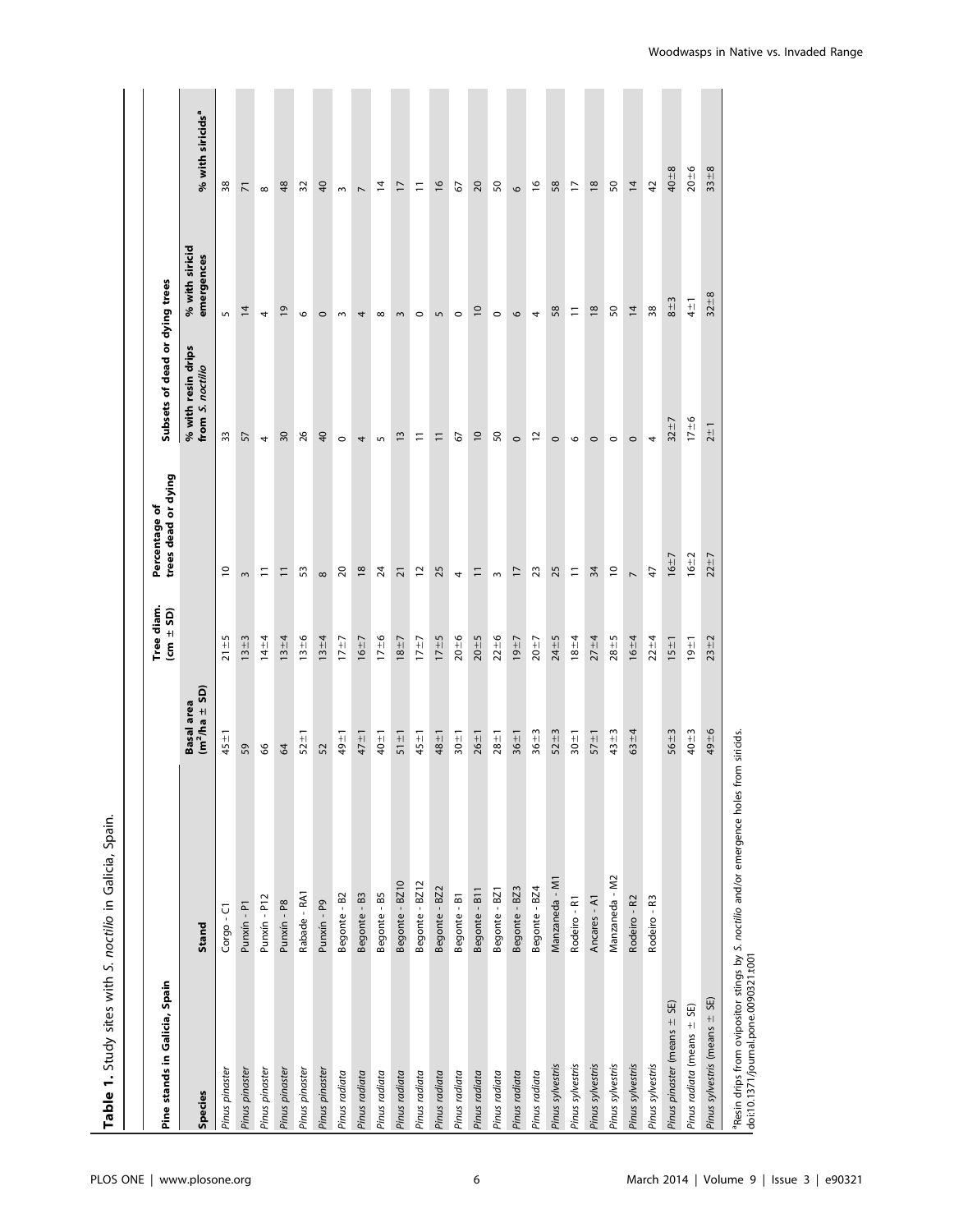|                           | Pine stands in Finger Lakes NF, New York |                                                                                                                                                                    |                                         | Percent of trees<br>dead or dying                                                                                                                                       | Subsets of dead or dying trees         |                              |                  |                                                          |
|---------------------------|------------------------------------------|--------------------------------------------------------------------------------------------------------------------------------------------------------------------|-----------------------------------------|-------------------------------------------------------------------------------------------------------------------------------------------------------------------------|----------------------------------------|------------------------------|------------------|----------------------------------------------------------|
| Pine species              | (trees/ha)<br>Density                    | $(m2/ha \pm SD)$<br>Basal area                                                                                                                                     | Tree diam. <sup>a</sup><br>$(m \pm SD)$ |                                                                                                                                                                         | % with resin drips<br>from S. noctilio | % with siricid<br>emergences | % with siricidsb | holes per tree <sup>c</sup> ( ± SD)<br>Siricid emergence |
| P. resinosa               | 469                                      | $40 - 5$                                                                                                                                                           | $30 + 3$                                | σ                                                                                                                                                                       | 27                                     | 32                           | 50               | $11 + 9$                                                 |
| P. resinosa               | 948                                      | 54+9                                                                                                                                                               | $23 + 5$                                | 17                                                                                                                                                                      | 25                                     | 21                           | $\frac{4}{3}$    | $26 - 83$                                                |
| P. resinosa               | 1560                                     | $52 + 11$                                                                                                                                                          | $21 + 3$                                |                                                                                                                                                                         |                                        | 32                           | ₹                | $10 + 7$                                                 |
| P. resinosa               | 1258                                     | $52 + 7$                                                                                                                                                           | $24 + 5$                                |                                                                                                                                                                         | ١c                                     | 56                           | 56               | $11 + 15$                                                |
| P. sylvestris             | 439                                      | $25 + 5$                                                                                                                                                           | $26 +$                                  | 22                                                                                                                                                                      |                                        | 67                           | S9               | $26 + 43$                                                |
| P. sylvestris             | 495                                      | $21 + 5$                                                                                                                                                           | $22 + 2$                                | 37                                                                                                                                                                      | 0                                      | 65                           | 65               | $159 + 281$                                              |
| P. sylvestris             | $\frac{311}{2}$                          | $19 + 1$                                                                                                                                                           | $25 + 5$                                | $\overline{9}$                                                                                                                                                          | c                                      | $\overline{20}$              | $\overline{20}$  | $3 + 2$                                                  |
| P. resinosa (means ± SE)  |                                          | $46 - 6$                                                                                                                                                           | $24 + 2$                                | $9 + 3$                                                                                                                                                                 | $17 + 5$                               | $35 + 7$                     | $46 + 3$         | $15 + 3$                                                 |
| P. sylvestris (means ±SE) |                                          | $20 + 3$                                                                                                                                                           | $24 \pm 1$                              | $26 + 5$                                                                                                                                                                | $\overline{1}$ $\pm$ 1                 | $50 + 15$                    | $51 \pm 15$      | $63 + 48$                                                |
|                           |                                          | 'Only including trees from which there were some siricid emergence holes.<br><sup>D</sup> Resin drips from ovipositor stings by S. noctilio and/or emergence holes | from siricids.                          | <sup>a</sup> Tree heights (± SD): 1 <sup>st</sup> two P. resinosa stands = 23.1±3.1 and 18.1±3.5 m; 1 <sup>st</sup> two P. sylvestris stands = 20.1±4.7 and 18.0±1.8 m. |                                        |                              |                  |                                                          |



 $\circ$ 

 $\circ$ 

 $\circ$ 

d

10  $\mathbf 0$  $40$ 20 30 50 Basal area (m<sup>2</sup> / ha)

Figure 2. Infestations vs. stand density. Incidence of stings or emergence holes from Sirex noctilio (upper) and frequencies of dead and dying trees (lower) in experimental plots (thinned or unthinned) of Pinus radiata near Begonte, Galicia. Each point is one  $20\times30$  m plot with 800–1400 trees. Trees were censused in summer 2011. Both logistic regressions were significant at  $p<0.001$ . doi:10.1371/journal.pone.0090321.g002

#### Host use

Trees with S. noctilio

 $(per 1000)$ 

dying trees (per 1000) Recently dead and

 $\mathbf 0$ 50

40

30

20

Our measurements in New York were consistent with previous evidence that the native Pinus resinosa is at less risk from S. noctilio than the non-indigenous  $P$ . sylvestris. Both Dodds et al. [52] and Eager et al. [59] estimated that siricids were about twice as likely to be found in P. sylvestris as in P. resinosa. We also found higher occurrence of siricids in P. sylvestris than P. resinosa, more emergence holes per infested tree, and a greater tendency to attack non-suppressed trees (Figure 2). It seems to be common for forest insects to have different effects on tree species with which they have interacted more or less in recent evolutionary time, but it can go in both directions. American ash is at risk of being eliminated from North America by the introduced Asian emerald ash borer (Agrilus planipennis Fairmaire) [72]. However there are also cases of plants from other continents being less susceptible to insect herbivores than the plant species with which the herbivore has evolved [73]. For example, the sawfly Neodiprion annulus Schedl tended to oviposit in its natural American pines over  $P$ . sylvestris from Europe [74] and stands of native P. pinaster in Galicia experienced more colonization by more species of stem-boring insects than the non-indigenous P. radiata [54]. Attraction of S. noctilio to  $P$ . sylvestris is partly related to host volatiles [75], which is consistent with higher trap captures of adult S. noctilio in stands of P. sylvestris than P. resinosa [16]. P. resinosa, at least when they are dying, seem to be as suitable for S. noctilio larvae as P. sylvestris because trap trees of the two species produced comparable

doi:10.1371/journal.pone.0090321.t002

doi:10.1371/journal.pone.0090321.t002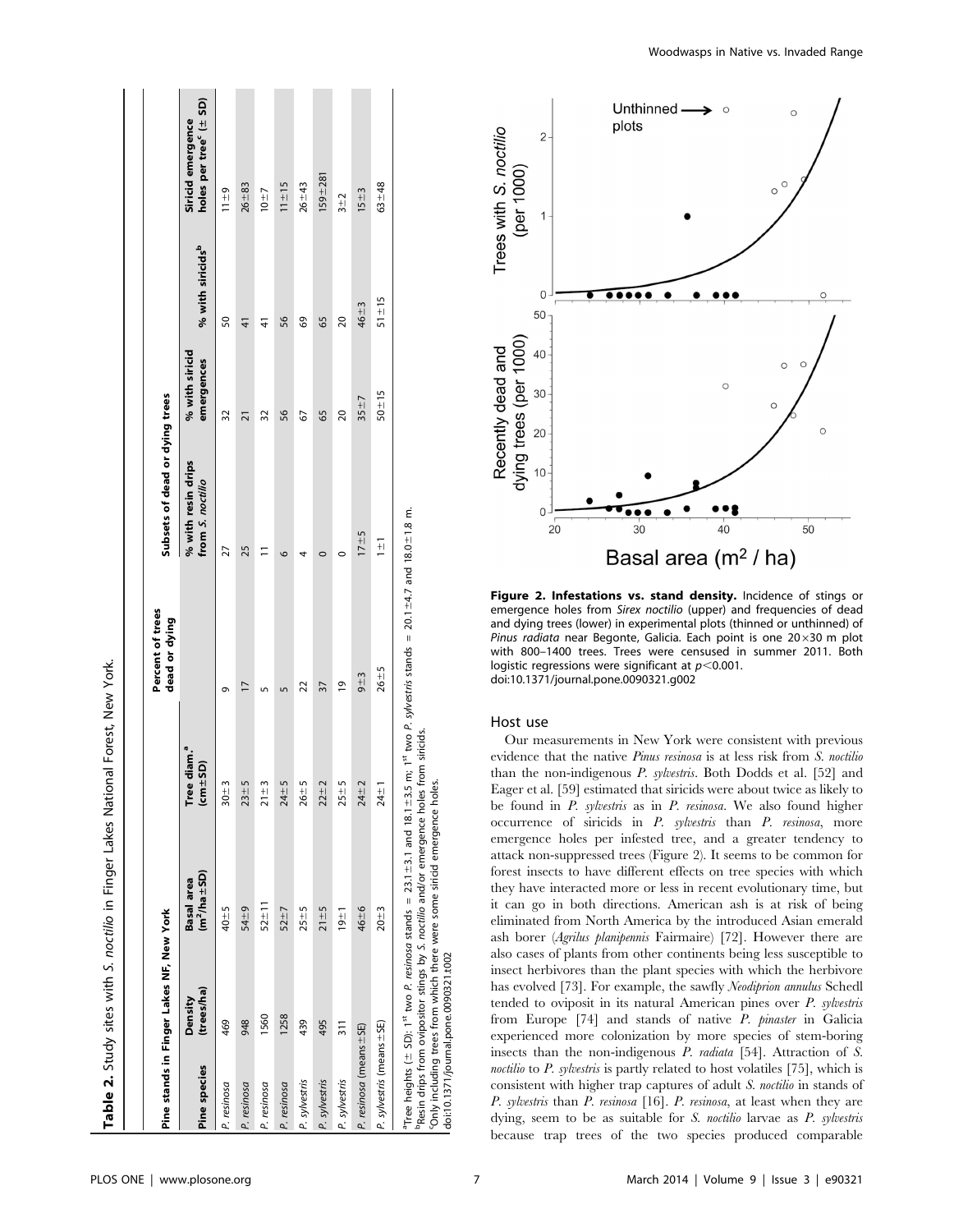Table 3. Wood boring beetles (cerambycids and buprestids) in pines<sup>a</sup> of Galicia, Spain. After Vives ([62]) and Verdugo ([112]).

| Cerambycdae                                            | Common |
|--------------------------------------------------------|--------|
| Ergates faber (Linnaeus, 1758)                         | X      |
| Prionus coriarius (Linnaeus, 1758)                     | Χ      |
| Nothorina punctata (Fabricius, 1798)                   |        |
| Arhopalus ferus (Mulsant, 1839)                        |        |
| Arhopalus rusticus (Linnaeus, 1758)                    |        |
| Arhopalus syriacus (Reitter, 1895)                     |        |
| Alocerus meosiacus (Frivaldsky, 1838)                  |        |
| Spondylis buprestoides (Linnaeus, 1758)                | X      |
| Hylotrupes bajulus (Linnaeus, 1758)                    |        |
| Rhagium (Rhagium) inquisitor (Linnaeus 1758)           | X      |
| Rhagium (Megarhagium) sycophanta (Schrank, 1781)       | X      |
| Rhagium (Megarhagium) mordax (DeGeer, 1775)            | X      |
| Rhagium (Hagrium) bifasciatum Fabricius, 1775          | X      |
| Aredolpona rubra (Linnaeus, 1758)                      |        |
| Criboleptura strangulata (Germar, 1824)                |        |
| Pachytodes cerambyciformis (Schrank, 1781)             |        |
| Nustera distigma (Charpentier, 1825)                   |        |
| Monochamus galloprovincialis (Olivier, 1795)           |        |
| Acanthocinus aedilis (Linnaeus, 1758)                  |        |
| Pogonocherus (Pogonocherus) perroudi Mulsant, 1839     |        |
| <b>Buprestidae</b>                                     |        |
| Acmaeodera (Palaeotethya) bipunctata (Oliver, 1790)    |        |
| Chalcophora mariana (Linnaeus, 1758)                   | X      |
| Buprestis (Buprestis) novemmaculata (Linnaeus 1758)    |        |
| Anthaxia (Haplanthaxia) paralella Gory & Laporte, 1839 | X      |
| Anthaxia (Haplanthaxia) scutelaris Gene, 1839          |        |
| Anthaxia (Melanthaxia) carmen Obenberger, 1912         |        |
| Anthaxia (Melanthaxia) nigritula Ratzeburg, 1837       |        |
| Anthaxia (Melanthaxia) sepulchralis (Fabricius, 1801)  |        |
| Melanophila cuspidata (Klug, 1829)                     | X      |
| Phaenops cynaea (Fabricius, 1775)                      | X      |
| Chrysobothris solieri Laporte & Gory, 1836             |        |

<sup>a</sup>Native pine spp = P. pinaster and P. sylvestris; introduced = P. radiata; all hard pines. doi:10.1371/journal.pone.0090321.t003

numbers of emerging S. noctilio adults [16]. So P. resinosa, even if it is used less than P. sylvestris, is still recognized as a host by S. noctilio, can support development of  $S$ . *noctilio*, and  $-$  at least when suppressed – can apparently be killed by  $S$ . *noctilio*. Fortunately,  $P$ . resinosa is not dramatically susceptible like American ash are to emerald ash borers or eastern American hemlock and fir are to woolly adelgids [13]. Our conclusions agree with Dodds et al. [35,52] that effects of S. noctilio on P. resinosa will generally be minor if stands are managed to avoid intense inter-tree competition. Our study stands of P. resinosa in NY were a worst case scenario in this respect in being unmanaged and overstocked (basal area  $>50 \text{ m}^2/\text{ha}$  in 3 of 4 stands vs. recommendations of  $20-44$  m<sup>2</sup>/ha; [76]); they were still experiencing only modest mortality from any sources, including S. noctilio. In contrast, the stands of P. sylvestris were in terrible condition from the perspective of a forester, had already lost half of their basal area and were continuing to lose trees due to S. noctilio and other sources (including Tomicus piniperda, Ips pini (Say), Dendroctonus valens LeConte, Pissodes nemorensis Germar, Armillaria root rot, and gall rust – probably Endocronartium harknessi (J.P. Moore) Y. Hiratsuka. It remains to be seen how S. *noctilio* will interact with other species of pines in North America.

Our study is the first that we know of to quantify use by S. noctilio in its native range of P. radiata vs. a native host species (but see [57]). P. radiata, native to California, is among the most widely planted tree species in the world, especially in the Southern Hemisphere [77]. At least in the landscape we studied in Galicia, it was not highly susceptible to S. noctilio. Actually, it was less susceptible than either of the native species, P. pinaster and P. sylvestris. A simple explanation is that the profile of secondary chemicals in P. radiata is not as good a match as native pines with the host-seeking behavior of S. noctilio female adults. This fits the general pattern for stem-boring insects of pine in Galicia, which are almost exclusively native at this time [54]. This result also makes it improbable that the persistent tendency for S. noctilio to become a pest in the Southern Hemisphere is because the most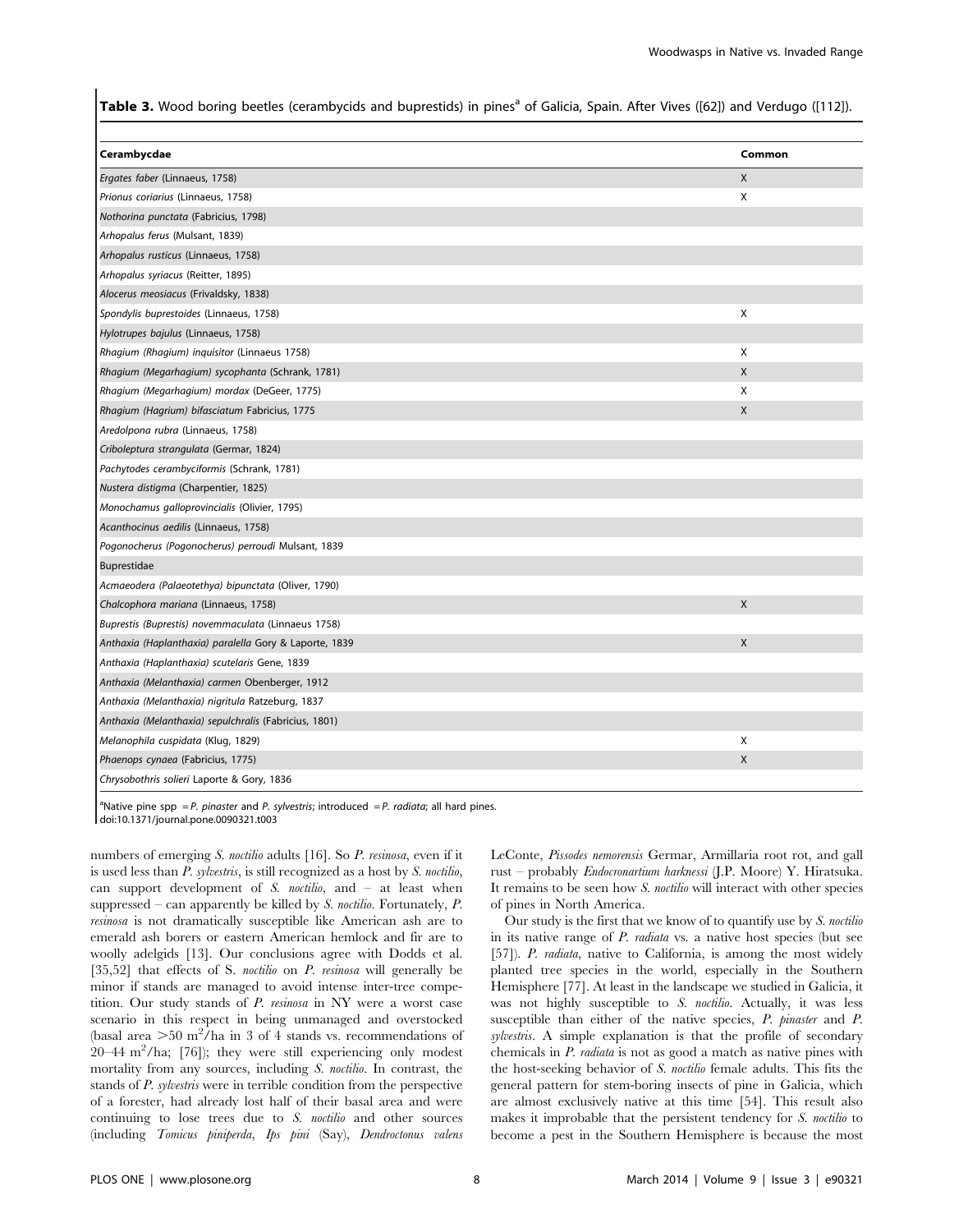Table 4. Wood boring beetles (cerambycids and buprestids) of hard pines<sup>a</sup> of northeastern North America ([113–115]. Asterisks indicate species reported by Dodds et al. ([63]), from New York in association with Sirex noctilio trap trees.

| Cerambicidae                                          | Common      |
|-------------------------------------------------------|-------------|
| Acanthocinus obsoletus* (Olivier, 1795)               |             |
| Acanthocinus pusillus* (Kirby in Richardson, 1837)    | X           |
| Acmaeops discoideus (Haldeman, 1847)                  |             |
| Acmaeops proteus (Kirby, 1837)                        |             |
| Aegomorphus modestus* (Gyllenhal in Schoenherr, 1817) |             |
| Analeptura lineola* (Say 1824)                        |             |
| Asemum striatum* (Linnaeus, 1758)                     | $\mathsf X$ |
| Astylopsis sexguttata* (Say, 1826)                    | X           |
| Bellamira scalaris* (Say, 1827)                       |             |
| Brachyleptura vagans* (Olivier, 1795)                 |             |
| Brachyleptura champlaini* Casey, 1913                 |             |
| Callidium antennatum (Newman, 1838)                   |             |
| Callidium schotti (Schaeffer, 1917)                   |             |
| Clytus marginicollis* (Laporte and Gory, 1835)        |             |
| Eupogonius tomentosus* (Haldeman, 1847)               |             |
| Evodinus monticola* (Randall, 1838)                   |             |
| Microgoes oculatus* (LeConte 1862)                    |             |
| Monochamus carolinensis* (Olivier, 1792)              | X           |
| Monochamus notatus* (Drury, 1773)                     |             |
| Monochamus scutellatus* (Say, 1824)                   | X           |
| Monochamus titillator (Fabricius, 1775)               |             |
| Phymatodes dimidiatus (Kirby in Richardson, 1837)     |             |
| Pogonocherus mixtus* (Haldeman, 1847)                 |             |
| Pygoleptura nigrella (Say, 1826)                      |             |
| Rhagium inquisitor* (Linnaeus, 1758)                  |             |
| Stictoleptura canadensis* (Olivier, 1795)             | X           |
| Tetropium* cinnamopterum (Kirby in Richardson, 1837)  | $\mathsf X$ |
| Tetropium schwarzianum (Casey, 1891)                  |             |
| Xylotrechus sagittatus* (Germar, 1821)                |             |
| Buprestidae                                           |             |
| Chalcophora virginiensis (Drury, 1770)                | Χ           |
| Chalcophora liberta (Germar, 1824)                    |             |
| Chrysobothris dentipes (Germar, 1824)                 |             |
| Chrysobothis harrisi (Hentz, 1827)                    |             |
| Dicera spp. (Eschscholtz, 1829)                       |             |
| Buprestis striata (Fabricius, 1775)                   |             |
| Buprestis lineata (Fabricius, 1775)                   |             |
| Melanophila acuminata (De Geer, 1774)                 |             |
| Anthaxia inornata (Randall, 1838)                     |             |

<sup>a</sup>Reported as feeding in one or more of P. banksiana, P. resinosa, and P. virginiana, all hard pines native to the region of eastern North America recently invaded by S. noctilio.

doi:10.1371/journal.pone.0090321.t004

widely planted tree species, P. radiata, is intrinsically susceptible to this insect.

#### Interspecific competition

In the forests of Galicia there are  $>30$  other species of similarlysized woodboring insects of pine (Table 3), which made it plausible that native populations of S. noctilio are at least partly limited by interspecific competition among xylophagous insects. They would clearly be released from such competition in the Southern Hemisphere (Table 5). This would be a favorable scenario for North America, where the diversity of xylophagous insects in pines is comparable to Europe (Table 4; [63]). However, more detailed patterns of occupancy within host trees failed to support a strong role for interspecific competition in determining the abundance of S. noctilio in Galicia. Most S. noctilio larvae were feeding in the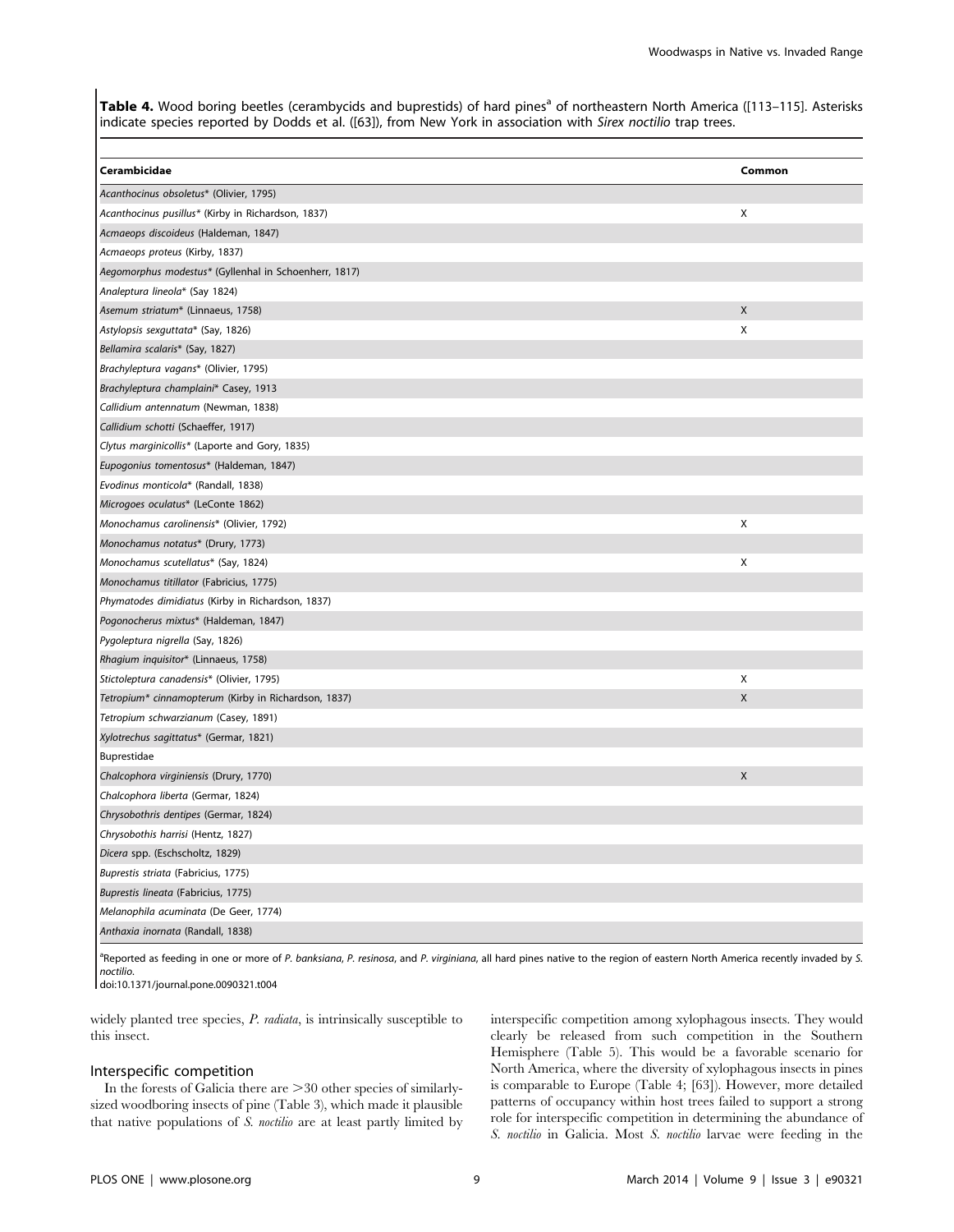|                                                                                                                     |           |        |          | Countries in Southern Hemisphere where established |           |                         | Region of origin |            |
|---------------------------------------------------------------------------------------------------------------------|-----------|--------|----------|----------------------------------------------------|-----------|-------------------------|------------------|------------|
| Taxon                                                                                                               | Argentina | Brazil | Chile    | <b>S.Africa</b>                                    | Australia | $\overline{\mathbf{z}}$ |                  | Reference  |
| Coleoptera: Cerambycidae                                                                                            |           |        |          |                                                    |           |                         |                  |            |
| Arhopalus syriacus (Reitter, 1895)                                                                                  |           |        |          | $\mathbf{x}^*$                                     |           |                         | Europe           | [115]      |
| Acanthinodero cummingi <sup>a</sup> (Hope, 1833)                                                                    |           |        | ×        |                                                    |           |                         | S. America       | [116]      |
| Colobura alboplagiata (Blanchard, 1851)                                                                             | $\times$  |        | $\times$ |                                                    |           |                         | S. America       | [116, 117] |
| Delocheilus prionoides Thomsen, 1860                                                                                |           |        |          | $\times$                                           |           |                         | S. Africa        | [115]      |
| Diotimana undulata (Pascoe, 1859)                                                                                   |           |        |          |                                                    | $\times$  |                         | Australia        | [118, 119] |
| Eriphus laetus <sup>b</sup> (Blanchard, 1851)                                                                       | ×         |        | ×        |                                                    |           |                         | S. America       | [116]      |
| Hexatricha pulverulenta (Westwood, 1843)                                                                            |           |        |          |                                                    |           | $\times$                | New Zealand      | [120, 121] |
| Prionoplus reituclaris White, 1843                                                                                  |           |        |          |                                                    |           | $\times$                | New Zealand      | [120]      |
| Coleoptera: Buprestidae                                                                                             |           |        |          |                                                    |           |                         |                  |            |
| Buprestis novemmaculata L.                                                                                          |           |        | $\times$ |                                                    |           |                         | Europe           | [122]      |
| doi:10.1371/journal.pone.0090321.t005<br>- Ancistrotus cummingii<br>$P =$ Callideriphus laetus<br>*Sometimes common |           |        |          |                                                    |           |                         |                  |            |

absence of potential competitors and there were many apparently suitable trees that were unoccupied by S. *noctilio* or their putative competitors (Tables 6–7). Even though they feed on different tissue, it could be that phloem-feeding insects (bark beetles, chiefly Scolytinae) are more consequential than woodborers as (indirect) competitors of S. noctilio. In North America, Ryan et al. [78] found reduced S. noctilio emergence from trees that also contained bark beetles and hypothesized that fungal associates of bark beetles might outcompete the fungal mutualist of S. noctilio (see also [79,80]). In Galicia, *Tomicus piniperda* seems the most likely bark beetle to be a strong indirect antagonist of S. noctilio, but we know of no data beyond the evidence that they tend to co-occur somewhat more frequently than by chance (Table 7). There would be merit to further study, and especially experimental tests [78], of interactions among S. noctilio, bark beetles, and their associated fungi.

Most damaging to the hypothesis of limitation via interspecific competition was the result that in its native forests, the supply rate of dying pines in Galicia apparently exceeds the ability of S. noctilio and its associates to colonize them. Of 503 dying or recently dead trees that we inspected, 286 (57%) were unoccupied by S. noctilio or any of its potential competitors (Table 6). Of 120 trees in this survey where we found S. noctilio, 77 lacked any of the potentially competing species. Furthermore, censuses of the Begonte plots indicated that S. noctilio were only colonizing about 1 in 15 trees that were dying from being overgrown (Figure 2). In the unthinned Begonte plots and most of the other study forests in Galicia where we found S. *noctilio* (Table 1), it was evident that pine trees had been dying regularly (a few deaths per thousand trees per year) for many years because there were many dead pines, standing and fallen, representing a range of decay states. Thus these stands seemed to be ideal circumstances for the resident population of S. *noctilio* to expand to the limits of the resource supply rate  $-$  if it were going to. Thus we reject the hypothesis that interspecific competition with other xylophagous species is a primary control on the abundance of S. noctilio in Galicia. A caveat to this conclusion is the possibility that pine trees in Galicia die at the wrong time of year with respect to the flight time of S. noctilio (are too well defended during one flight season and are too long dead the following flight season). This will require more knowledge of the relative timing of tree deaths, maximal susceptibility to S. noctilio, and flight times of S. noctilio.

#### Other limitations on S. noctilio abundance in Galicia

Host suitability should not have been limiting to S. noctilio populations in our study areas in Galicia. The dominant indigenous pine species in Galicia, P. pinaster, was the most frequent host of S. *noctilio* (accounting for  $45\%$  of  $>8000$  emergences) in the extensive surveys of Europe, Turkey, and North Africa by Spradbery & Kirk ([20]; with the other important hosts being P. halapensis, P. sylvestris, and P. brutia at 17, 12, and 11%). We also doubt that the landscape abundance of pine stands was limiting to S. *noctilio* in Galicia because there are  $>4000$  km<sup>2</sup> of pine forest and the distance among stands is generally modest relative to the flight capabilities of S. noctilio [81,82]. Meteorological conditions can be a constraint on forest insect populations (e.g., [83–85]), but this is unlikely as a general explanation for the low abundance of S. noctilio in Galicia because the species occurs throughout the Iberian Peninsula and into North Africa; CLIMEX models indicate that S. noctilio is as well suited to Galicia as to places where it can be a pest [86].

Forest management must contribute to the low abundance of S. noctilio in Galicia, and probably Europe in general, because silvicultural practices (especially thinning) keep the basal area of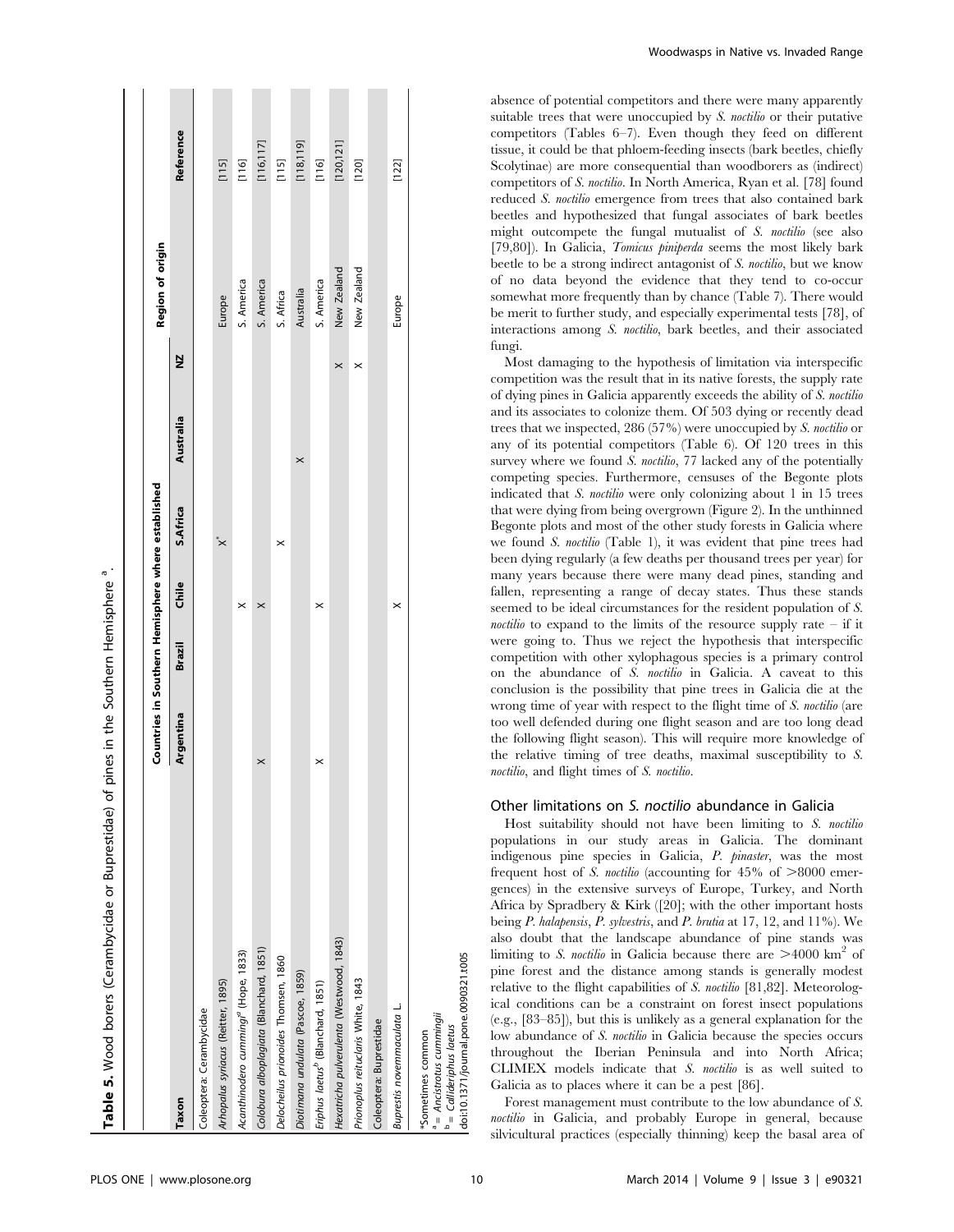Table 6. Number and percentage of 503 dying or recently dead trees in Galicia, Spain that were infested by each of seven classes of insects or pathogens.

| Insect or pathogen | N   | %             |
|--------------------|-----|---------------|
| Sirex noctilio     | 120 | 24            |
| Tomicus piniperda  | 25  |               |
| Scolytinae         | 100 | 20            |
| Cerambycidae       | 43  | 9             |
| Pissodes castaneus | 11  | $\mathcal{P}$ |
| Buprestidae        | 47  | 9             |
| Armillaria ostayea | 21  | 4             |
| None of above      | 286 | 57            |

doi:10.1371/journal.pone.0090321.t006

most pine stands within  $25-40$  m<sup>2</sup>/ha, which is below stand densities at which we found most S. noctilio in experimental plots (Figure 2). This is consistent with reports from the Southern Hemisphere such as that of Jackson [87] that ''at least 80% of the mortality [from S. noctilio] is always comprised of trees from the intermediate or suppressed sections of the stand'' (see also [[29,88– 90]). Because pine forests of the Southern Hemisphere were shielded by distance from insect pests of pine for many decades, the economics favored a silvicultural tradition of growing pines at higher stocking levels than would be customary in the northern hemisphere (e.g., [91,92] vs. [76,93,94]). If *S. noctilio* interacts with P. radiata there as it does in Galicia (Figure 2), management of stands to keep basal areas below that where self-thinning is strong should tend to limit damage from S. *noctilio* in the Southern Hemisphere as in Europe (see also [35]). Still, silviculture by itself seems inadequate to explain the low abundance of S. noctilio in Galicia, because there are unmanaged, high basal area stands in Galicia (as the ones we studied) and even in those stands S. noctilio populations do not seem to approach the limits of the resource supply rate from trees dying from self-thinning.

If resource quality, resource quantity, and climate are inadequate to explain the generally low abundance of S. noctilio in its native European forests, this implies the importance of top-down controls from natural enemies. The frequent success of biological control programs in the Southern Hemisphere [32,95,96] shows that enemies can limit the abundance of S. noctilio. Wolf [97] provided the best information we know regarding the ecology of enemies of S. noctilio in its native European forests. North

American forests share all the most prominent enemies. As the most important predators in Europe, Wolf identified woodpeckers and the parasitoid wasp Ibalia leucospoides (Hockenworth). We did not quantify woodpeckers In New York, but we noted Pileated Woodpeckers (Dryocopus pileatus) foraging intensely and apparently efficiently in the Sirex-infested sections of Sirex-infested trees. In addition to woodpeckers, the invaded pine forests of North America also contained *I. leucospoides* (Holarctic distribution) before S. noctilio arrived. Within eight years of the discovery of S. noctilio in North America, parasitism by *I. leucospoides* was already comparable to Europe: about 20% and as high as 50% [58–60,98–99] versus 20–30% (range of 15–75%) from vicinity of Belgium [97] and 36% from Mediterranean material [20]. The other two groups of S. noctilio enemies noted by Wolf for Western Europe, the rhyssine wasps (parasitoids) and the parasitic nematode Deladenus siricidicola (Bedding) are also already conspicuous in North American populations of S. *noctilio* [59,60,78,100–102]. The preexistence (or perhaps rapid unaided colonization for *D. sincidicola*) of diverse enemies that can also prey upon related indigenous siricids adds to ways in which the invasion of S. noctilio into North America is similar to Europe and different from the Southern Hemisphere. The ecology of S. noctilio in North America also involves such complexities as cleptoparasitoids [102] and transfer of symbiotic fungi among Sirex spp. [103–105]. The consequences for future population dynamics of such rich community interactions, including shared enemies, intraguild predation, and symbioses is partly understood in theory [106–108] but will hinge

Table 7. Patterns of association<sup>a</sup> among seven classes of insects and pathogens within 503 dying or recently dead pine trees in Galicia, Spain (Table 6).

|                | <b>Tomicus</b> | Scolyt   | Ceram    | Pissodes | <b>Buprest</b> | <b>Armillaria</b> |
|----------------|----------------|----------|----------|----------|----------------|-------------------|
| Sirex noctilio | $2.0***$       | 1.1      | $1.7*$   | 0.4      | 1.3            | 1.0               |
| Tomicus        |                | $2.8***$ | 1.4      | $\Omega$ | $1.7*$         | 1.0               |
| Scolytinae     |                |          | $3.4***$ | $1.9*$   | $3.6***$       | $3.6***$          |
| Cerambycidae   |                |          |          | $7.4***$ | $7.0***$       | $5.0***$          |
| Pissodes       |                |          |          |          | $5.8***$       | $6.5***$          |
| Buprestidae    |                |          |          |          |                | $4.1***$          |

<sup>a</sup>Entries are an index of association for each pair of organisms (ratio of observed over expected co-occurrences under null model of no association). Asterisks indicate significant non-random associations via Fisher exact test. Indices >1 indicate a positive association (tendency to co-occur in the same tree more than often than expected by chance).

doi:10.1371/journal.pone.0090321.t007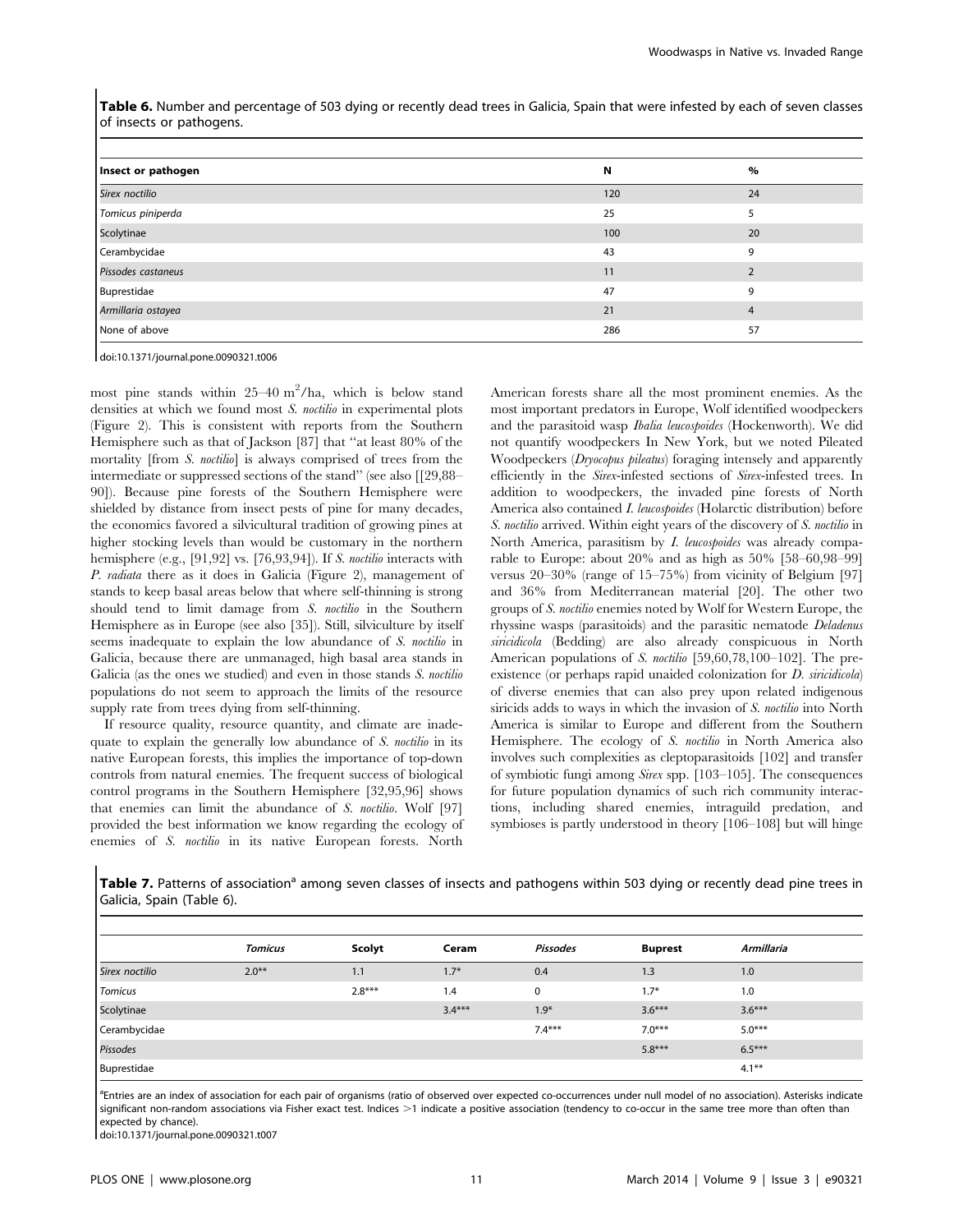#### Conclusions

Comparisons of ecology in native vs. newly colonized ecosystems can be a useful tactic for informing responses to new introductions of potential pest species. For example, management responses in Europe to the pinewood nematode, Bursaphelenchus xylophilus (Steiner and Buhrer) [109] and in China to the turpentine beetle, Dendroctonus valens LeConte [110], might be aided by better knowledge of what controls abundance of the corresponding indigenous populations in North America – where these species have not been well studied for the same reasons that S. noctilio has not been well studied in Europe. As knowledge grows of how differences in ecology between home and away can change the impacts of a species in its new environment, it may also become possible to better predict impacts from potential new invasives and specifically mitigate risks from those species for which propagule pressure is high and invasion consequences could be great. Given the global nature of invasion biology, international projects are surprisingly rare [111].

#### References

- 1. Mack RN, Simberloff D, Lonsdale WM, Evans H, Clout M, et al. (2000) Biotic invasions: Causes, epidemiology, global consequences, and control. Ecol Appl 10: 689–710.
- 2. Work TT, McCullough DG, Cavey JF, Komsa R (2005) Arrival rate of nonindigenous insect species into the United States through foreign trade. Biol Invasions 7: 323–332.
- 3. Seppala R, Buck A, Katila P (2009) Adaptation of Forests and People to Climate Change: A Global Assessment Report. Helsinki: International Union of Forest Research Organizations. 224 p.
- 4. Pimentel D, Zuniga R, Morrison D (2005) Update on the environmental and economic costs associated with alien-invasive species in the United States. Ecol Econ 52: 273–288.
- 5. Haack RA (2006) Exotic bark- and wood-boring Coleoptera in the United States: recent establishments and interceptions. Can J Forest Res 36: 269–288.
- 6. Liebhold AM, Brockerhoff EG, Garrett LJ, Parke JL, Britton KO (2012) Live plant imports: the major pathway for forest insect and pathogen invasions of the US. Front Ecol Environ 10: 135–143.
- 7. Yemshanov D, Koch FH, Ducey M, Koehler K (2012) Trade-associated pathways of alien forest insect entries in Canada. Biol Invasions 14: 797–812.
- 8. Klapwijk MJ, Ayres MP, Battisti A, Larsson S (2012) Assessing the impact of climate change on outbreak potential. In: Barbosa P, editor. Insect outbreaks revisited.New York: Academic Press, Inc. pp. 429–450.
- 9. Weed AS, Ayres MP, Hicke J (2013) Consequences of climate change for biotic disturbances in North American forests. Ecol Monogr 83: 441–470.
- 10. Standards and Trade Development Facility. STDF/World Bank Seminar on Climate Change and Agriculture Trade.Available: www.standardsfacility.org/ en/TAClimateChange.htm. Accessed 2013 April 25.
- 11. Wainhouse D (2005) Ecological methods in forest pest management. Oxford: Oxford University Press. 228 p.
- 12. Langor DW, DeHaas L, Foottit RG (2009) Diversity of non-native terrestrial arthropods on woody plants in Canada. Biol Invasions 11: 5–19.
- 13. Gandhi KJK, Herms DA (2010) Direct and indirect effects of alien insect herbivores on ecological processes and interactions in forests of eastern North America. Biol Invasions 12: 389–405.
- 14. Lockwood JL, Cassey P, Blackburn T (2005) The role of propagule pressure in explaining species invasions. Trends Ecol Evol 20: 223–228.
- 15. Yemshanov D, Koch FH, Ben-Haim Y, Smith WD (2010) Detection capacity, information gaps and the design of surveillance programs for invasive forest pests. J Environ Manage 91: 2535–2546.
- 16. Zylstra KE, Dodds KJ, Francese JA, Mastro V (2010) Sirex noctilio in North America: the effect of stem-injection timing on the attractiveness and suitability of trap trees. Agricult For Entomol 12: 243–250.
- 17. Haack RA, Poland TM (2001) Evolving management strategies for a recently discovered exotic forest pest: the pine shoot beetle, Tomicus piniperda (Coleoptera). Biol Invasions 3: 307–322.
- 18. Dajoz R (1980) Ecologie des Insectes Forestiers. Bordas, Paris: Gaulthier-Villars. 489 p.
- 19. Wermelinger B, Rigling A, Mathis DS, Dobbertin M (2008) Assessing the role of bark- and wood-boring insects in the decline of scots pine (Pinus sylvestris) in the Swiss Rhone Valley. Ecol Entomol 33: 239–249.
- 20. Spradbery JP, Kirk AA (1978) Aspects of ecology of siricid woodwasps (Hymenoptera Siricidae) in Europe, North Africa and Turkey with special

#### Acknowledgments

Kevin Dodds, Kelly Zylstra, and others in the USDA APHIS PPQ generously shared knowledge of siricid biology. The manuscript was greatly improved through the comments of anonymous referees. Thanks to Janel diBiccari and Carla Pimentel for assistance with field work and data processing. The Finger Lakes National Forest and Conselleria de Agricultura (Xunta de Galicia) gave permission to conduct studies in FLNF and Galicia, respectively, and shared their forest stands data base. Dr. Mercedes Paris of the Spanish Natural Museum of History (MNCN) kindly provided information regarding museum specimens of S. noctilio and Dr. Jesús Selfa and Dr. Juli Pujade i Villar assisted in locating references and museum specimens related to Ibalia leucospoides.

#### Author Contributions

Conceived and designed the experiments: MPA RP JAL MJL. Performed the experiments: MPA RP JAL MJL. Analyzed the data: MPA RP JAL MJL. Contributed reagents/materials/analysis tools: MPA MJL. Wrote the paper: MPA RP JAL MJL.

reference to biological control ofSirex noctilio F. in Australia. Bull Entomol Res 68: 341–359.

- 21. Wolf F (1969) Les siricides en Belgique, leurs moeurs et leur importance en syliviculture. Bulletin et Annales de la Société Royale Forestiere de Belgique 76: 281–301.
- 22. Lede ET, Penteado SR, Bisol JL (1988) Primeiro registro de ataque de Sirex noctilio em Pinus taeda no Brasil. EMBRAPACNPF, Circular tecnica 20: 1.
- 23. Klasmer P, Fritz G, Corley J, Botto E (1998) Current status of research on Sirex noctilio F. in the Andean-Patagonian region in Argentina. In: Iede E, Shaitza E, Penteado S, Reardon R, Murphy T, editors. Proceedings of a Conference. Training in the control of Sirex noctilio by Use of Natural Enemies. USDA Forest Service (FHTET 98–13). Columbo, Brazil. pp. 89–90.
- 24. Madden J (1988) Sirex in Australasia. In: Berryman A, editor. Dynamics of forest insect populations: patterns, causes, implications. New York, NY: Plenum Press. pp. 407–429.
- 25. Rebuffo S (1988) La avispa de la madera Sirex noctilio F. en el Uruguay. Montevideo: Ministerio de Ganaderı'a Agricultura y Pesca. 17 p.
- 26. Tribe GD (1995) The woodwasp Sirex noctilio Fabricius (Hymenoptera: Siricidae), a pest of Pinus species, now established in South Africa. African Entomology 3: 215–217.
- 27. SAG (2001) Informativo Fitosanitario. Vigilancia Fitosanitaria. Departamento de Protección Agrícola 6.
- 28. Bain J (2005) Sirex noctilio (Hymenoptera: Siricidae) the New Zealand experience. In: Gottschalk KW, editor. Proceedings 16th USDA interagency research forum on gypsy moth and other invasive species.Newtown Square, PA: Northeastern Research Station, USDA Forest Service. pp. 2–2.
- 29. Carnegie AJ, Elderidge RH, Waterson DG (2005) History and management ofSirex wood wasp in pine plantations in New South Wales, Australia. N Z J For Sci 35: 3–24.
- 30. Boissin E, Hurley B, Wingfield MJ, Vasaitis R, Stenlid J, et al. (2012) Retracing the routes of introduction of invasive species: the case of the Sirex noctilio woodwasp. Mol Ecol 21: 5728–5744.
- 31. Miller D, Clark AF (1935) Sirex noctilio (Hym.) and its parasite in New Zealand. Bull Entomol Res 26: 149–154.
- 32. Slippers B, de Groot P, Wingfield MJ, editors (2012) The Sirex woodwasp and its fungal symbiont: research and management of a worldwide invasive pest. New York: Springer. 301 p.
- 33. Hoebeke RE, Haugen DA, Haack R (2005) Sirex noctilio: discovery of a Palearctic Siricid woodwasp in New York. Newsletter of the Michigan Entomological Society 50: 24–25.
- 34. Haugen DA, Hoebeke RE (2005) Pest alert: sirex woodwasp -Sirex noctilio (Hymenoptera: Siricidae). Available: [http://www.na.fs.fed.us/spfo/pubs/pest\\_](http://www.na.fs.fed.us/spfo/pubs/pest_al/sirex_woodwasp/sirex_woodwasp.htm) [al/sirex\\_woodwasp/sirex\\_woodwasp.htm](http://www.na.fs.fed.us/spfo/pubs/pest_al/sirex_woodwasp/sirex_woodwasp.htm). Accessed 2013 April 23.
- 35. Dodds KI, Cooke RR, Gilmore DW (2007) Silvicultural options to reduce pine susceptibility to attack by a newly detected invasive species, Sirex noctilio. Northern Journal of Applied Forestry 24: 165–167.
- 36. USDA-APHIS (2008) Sirex Woodwasp; Availability of an Environmental Assessment. Available: [http://federal.eregulations.us/rulemaking/docket/](http://federal.eregulations.us/rulemaking/docket/APHIS-2008-0073) [APHIS-2008-0073](http://federal.eregulations.us/rulemaking/docket/APHIS-2008-0073). Accessed 2013 April 20.
- 37. Dodds KJ, de Groot P (2012) Sirex, surveys and management: challenges of having Sirex noctillio in North America. In: Slippers B, de Groot P, Wingfield MJ, editors. The Sirex woodwasp and its fungal symbiont: research and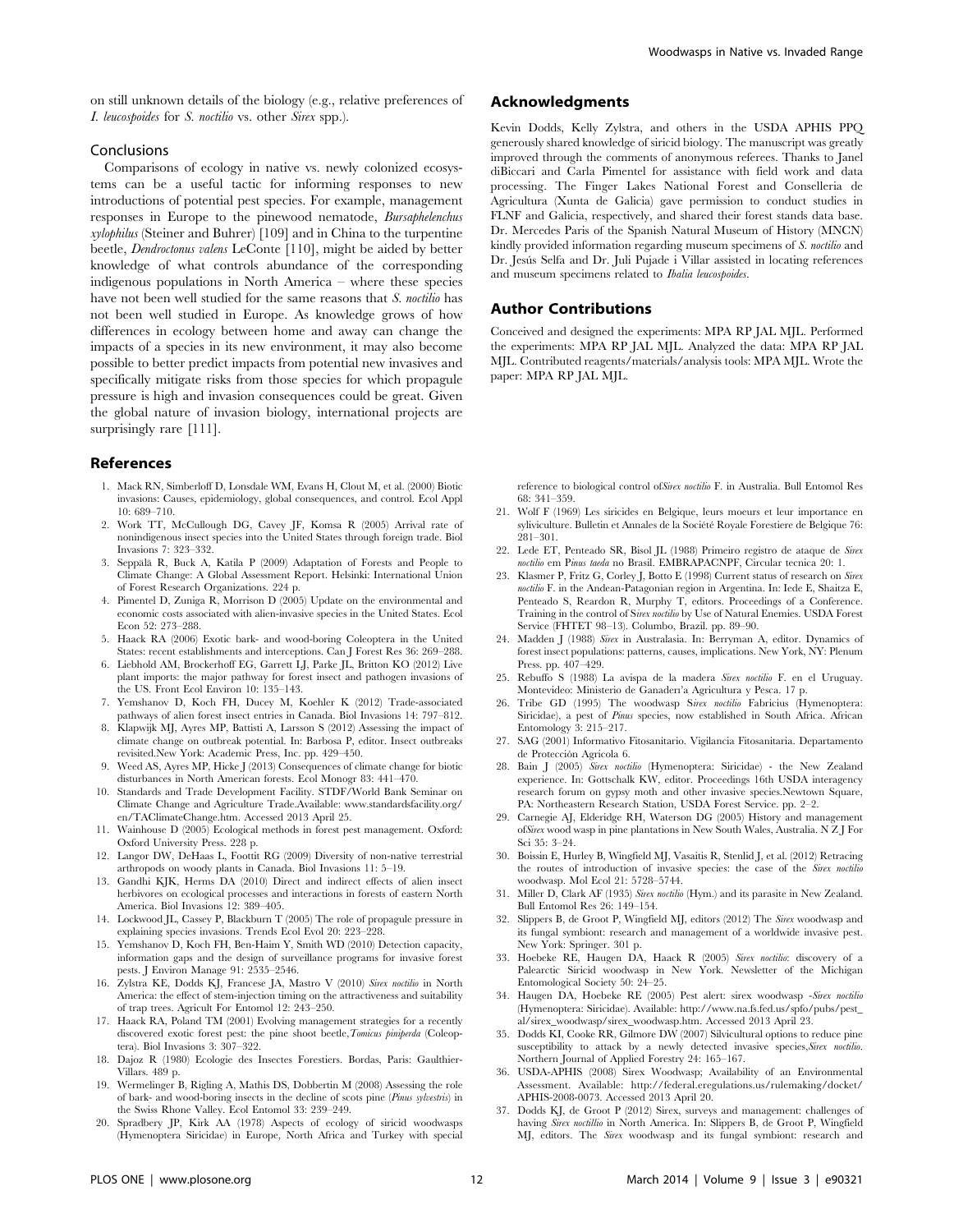- 38. Elkinton JS, Liebhold AM (1990) Population dynamics of gypsy moth in North America. Annu Rev Entomol 35: 571–596.
- 39. Cavey JF, Hoebeke ER, Passoa S, Lingafelter SW (1998) A new exotic threat to North American hardwood forests: an Asian longhorned beetle, Anoplophora glabripennis Motschulsky (Coleoptera: Cerambycidae): I. Larval description and diagnosis. Proc Entomol Soc Wash 100: 373–381.
- 40. Orwig DA, Foster DR (1998) Forest response to the introduced hemlock woolly adelgid in southern New England, USA. J Torrey Bot Soc 125: 60–73.
- 41. Poland TM, McCullough DG (2006) Emerald ash borer: Invasion of the urban forest and the threat to North America's ash resource. J Forestry 104: 118–124.
- 42. Dodds KJ, Orwig DA (2011) An invasive urban forest pest invades natural environments - Asian longhorned beetle in northeastern U.S. hardwood forests. Can J Forest Res 41: 1729–1742.
- 43. Haack R, Mattson W (1993) Life history patterns of North American treefeeding sawflies. In: Wagner M, Raffa K, editors. Sawfly adaptations to woody lants. New York, NY: Academic Press, Inc. pp. 503-545.
- 44. Morgan RE, de Groot P, Smith SM (2004) Susceptibility of pine plantations to attack by the pine shoot beetle (Tomicus piniperda) in Southern Ontario. Can J Forest Res 34: 2528–2540.
- 45. Kaitaniemi P, Riihimaki J, Koricheva J, Vehvilainen H (2007) Experimental evidence for associational resistance against the European pine sawfly in mixed tree stands. Silva Fenn 41: 259–268.
- 46. Wingfield MJ, Hurley BP, Gebeyehu S, Slippers B, Ahumada R, et al. (2006) Southern hemisphere exotic pine plantations threatened by insect pests and their associated fungal pathogens. In: Paine TD, editor. Invasive forest insects, introduced forest trees, and altered ecosystems: ecological pest management in global forests of a changing world. Netherlands: Springer Press. pp. 53–61.
- 47. MARM (Ministerio de Agricultura, Alimentación y Medio Ambiente) (2011) Cuarto Inventario Forestal Nacional. Galicia.Madrid: Parques Nacionales.
- 48. Xunta de Galicia (2001) O monte galego en cifras. Dirección Xeral de Montes e Medio Ambiente Natural, Consellería de Medio Ambiente. Santiago de Compostela, Spain.
- 49. Xunta de Galicia (1992) Plan Forestal de Galicia. Santiago de Compostela, Spain.
- 50. Alvarez P (2004) Viveros forestales y uso de planta en repoblación en Galicia. Dissertation. Santiago de Compostela, Spain: Universidad de Santiago.
- 51. Ryan K, de Groot P, Smith SM, Turgeon JJ (2013) Seasonal occurrence and spatial distribution of resinosis, a symptom of Sirex noctilio (Hymenoptera: Siricidae) injury, on boles of Pinus sylvestris (Pinaceae). Can Entomol 145: 117-122.
- 52. Dodds KJ, de Groot P, Orwig DA (2010) The impact of Sirex noctilio in Pinus resinosa and Pinus sylvestris stands in New York and Ontario. Can J Forest Res 40: 212–223.
- 53. Fernandez I, Cabaneiro A, Gonzalez-Prieto SJ (2006) Partitioning CO2 effluxes from an Atlantic pine forest soil between endogenous soil organic matter and recently incorporated C-13-enriched plant material. Environ Sci Technol 40: 2552–2558.
- 54. Lombardero MJ, Alonso-Rodriguez M, Roca-Posada EP (2012) Tree insects and pathogens display opposite tendencies to attack native vs. non-native pines. For Ecol Manage 281: 121–129.
- 55. National Agricultural Pest information System. Pest Tracker -Sirex noctilio. Available: [http://pest.ceris.purdue.edu/map.php?code = ISBBADA](http://pest.ceris.purdue.edu/map.php?code=ISBBADA). Accessed 2013 April 20.
- 56. Nielson RM, Sigihara RT, Boardman TJ, Engeman RM (2004) Optimization of ordered distance sampling. Environmetrics 15: 119–128.
- 57. Hall MJ (1968) A survey of siricid attack on radiata pine in Europe. Australian Forestry 32: 155–162.
- 58. Long SJ, Williams DW, Hajek AE (2009) Sirex species (Hymenoptera: Siricidae) and their parasitoids in Pinus sylvestris in eastern North America. Can Entomol 141: 153–157.
- 59. Eager PT, Allen DC, Frair JL, Fierke MK (2011) Within-tree distributions of the Sirex noctilio Fabricius (Hymenoptera: Siricidae) - parasitoid complex and development of an optimal sampling scheme. Environ Entomol 40: 1266–1275.
- 60. Ryan K, de Groot P, Nott RW, Drabble S, Ochoa I, et al. (2012) Natural enemies associated with Sirex noctilio (Hymenoptera: Siricidae) andS. nigricornis in Ontario, Canada. Environ Entomol 41: 289–297.
- 61. Ceballos P (1963) Siricidos espan˜oles (Hymenoptera). Graellsia 20: 55–67.
- 62. Vives E (2001) Atlas fotografico de los Cerambycidos Ibero-Baleares.
- Barcelona: Argania. 287 p. 63. Dodds KJ, Zylstra KE, Dubois GD, Hoebeke ER (2012) Arboreal insects
- associated with herbicide-stressed Pinus resinosa and Pinus sylvestris used as Sirex noctilio trap trees in New York. Environ Entomol 41: 1350-1363. 64. Edmonds RL, Agee JK, Gara RI (2000) Forest health and protection. Boston,
- MA: McGraw Hill. 630 p.
- 65. Kausrud K, Okland B, Skarpaas O, Gregoire JC, Erbilgin N, et al. (2012) Population dynamics in changing environments: the case of an eruptive forest pest species. Biol Rev 87: 34–51.
- 66. Corley JC, Villacide JM, Bruzzone OA (2007) Spatial dynamics of a Sirex noctilio woodwasp population within a pine plantation in Patagonia, Argentina. Entomol Exp Appl 125: 231–236.
- 67. USDA. National Invasive Species Information Center. Available: [http://www.](http://www.invasivespeciesinfo.gov/animals/sirexwasp.shtml) [invasivespeciesinfo.gov/animals/sirexwasp.shtml](http://www.invasivespeciesinfo.gov/animals/sirexwasp.shtml). Accessed 2013 April 20.
- 68. Liebhold AM, Macdonald WL, Bergdahl D, Maestro VC (1995) Invasion by exotic forest pests: a threat to forest ecosystems. Forest Science 41: 1–49.
- 69. Czokajlo D, Wink RA, Warren JC, Teale SA (1997) Growth reduction of scots pine, Pinus sylvestris, caused by the larger pine shoot beetle, Tomicus piniperda (Coleoptera: Scolytidae) in New York State. Can J Forest Res 27: 1394–1397.
- 70. Yemshanov D, McKenney DW, de Groot P, Haugen D, Sidders D, et al. (2009) A bioeconomic approach to assess the impact of an alien invasive insect on timber supply and harvesting: a case study with Sirex noctilio in eastern Canada. Can J Forest Res 39: 154–168.
- 71. Yemshanov D, Mckenney DW, de Groot P, Haugen D, Pedlar J, et al. (2011) A harvest failure approach to assess the threat from an invasive species. J Environ Manage 92: 205–213.
- 72. Kovacs KF, Haight RG, McCullough DG, Mercader RJ, Siegert NW, et al. (2010) Cost of potential emerald ash borer damage in U.S. communities, 2009– 2019. Ecol Econ 69: 569–578.
- 73. Williamson M (1996) Biological Invasions. London, UK: Chapman and Hall. 74. Coppel HC, Benjamin DM (1965) Bionomics of the Nearctic pine-feeding diprionids. Annu Rev Entomol 10: 69–96.
- 75. Boroczky K, Zylstra KE, McCartney NB, Mastro VC, Tumlinson JH (2012) Volatile profile differences and the associated Sirex noctilio activity in two host tree species in the northeastern United States. J Chem Ecol 38: 213–221.
- 76. Ek RA, Katovich SA, Kilgore MA, Palik BJ (2007) The North Central Region Red Pine Management Guide. USDA Forest Service. Available: [http://www.](http://www.nrs.fs.fed.us/fmg/nfmg/rp/via) [nrs.fs.fed.us/fmg/nfmg/rp/via](http://www.nrs.fs.fed.us/fmg/nfmg/rp/via) the Internet.
- 77. Lavery PB, Mead DJ (1998) Pinus radiata: A narrow endemic from North America takes on the world. In: Richardson DM, editor. Ecology and biogeography of Pinus. New York: Cambridge University Press. pp. 432-449.
- 78. Ryan K, de Groot P, Smith SM (2012) Evidence of interaction between Sirex noctilio and other species inhabiting the bole of Pinus. Agricult For Entomol 14: 187–195.
- 79. Ryan K, de Groot P, Davis C, Smith SM (2012) Effect of two bark beetlevectored fungi on the on-host search and oviposition behavior of the introduced woodwasp Sirex noctilio (Hymenoptera: Siricidae) on Pinus sylvestris trees and logs. J Insect Behav 25: 453–466.
- 80. Ryan K, Moncalvo JM, de Groot P, Smith SM (2011) Interactions between the fungal symbiont of Sirex noctilio (Hymenoptera: Siricidae) and two bark beetlevectored fungi. Can Entomol 143: 224–235.
- 81. Bruzzone OA, Villacide JM, Bernstein C, Corley JC (2009) Flight variability in the woodwasp Sirex noctilio (Hymenoptera: Siricidae): an analysis of flight data using wavelets. J Exp Biol 212: 731–737.
- 82. Corley JC, Villacide JM (2012) Population dynamics of Sirex noctilio: influence of diapause, spatial aggregation and flight potential on outbreaks and spread. In: Slippers B, de Groot P, Wingfield M, editors. The Sirex woodwasp and its fungal symbiont: research and management of a worldwide invasive pest.Springer.
- 83. Battisti A, Stastny M, Netherer S, Robinet C, Schopf A, et al. (2005) Expansion of geographic range in the pine processionary moth caused by increased winter temperatures. Ecol Appl 15: 2084–2096.
- 84. Pimentel C, Calvao T, Ayres MP (2011) Impact of climatic variation on populations of pine processionary moth Thaumetopoea pityocampa in a core area of its distribution. Agricult For Entomol 13: 273–281.
- 85. Marini L, Ayres MP, Battisti A, Faccoli M (2012) Climate affects severity and altitudinal distribution of outbreaks in an eruptive bark beetle. Clim Change 115: 327–341.
- 86. Carnegie AJ, Matsuki M, Haugen DA, Hurley BP, Ahumada R, et al. (2006) Predicting the potential distribution of Sirex noctilio (Hymenoptera: Siricidae), a significant exotic pest of Pinus plantations. Ann For Sci 63: 119–128.
- 87. Jackson D (1955) ThePinus radiata Sirex noctilio relationship at Rotoehu forest. New Zealand Journal of Forestry 7: 26–41.
- 88. Madden JL (1975) Analysis of an outbreak of woodwasp,Sirex noctilio F (Hymenoptera, Siricidae) in Pinus radiata. Bull Entomol Res 65: 491–500.
- 89. Neumann FG, Minko G (1981) The sirex wood wasp in Australian radiata pine plantations. Australian Forestry 44: 46–63.
- Morgan FD (1989) Forty years of Sirex noctilio and Ips grandicollis in Australia. N Z J For Sci 19: 198–209.
- 91. Lewis NB, Keeves A, Leech JW (1976) Yield regulation in South Australian Pinus radiata plantations. South Australia: Woods and Forests Department. 174 p.
- 92. Klitscher JA (1987) Mortality trends in Pinus radiata in the Rotorua region. N Z Forest 31: 23–25.
- 93. Rodriguez-Soalleiro RJ, Mansilla JP, Alvarez-Gonzalez JG (1997) Manual de selvicultura del pino pinaster. Lugo, Spain: Proxecto Columella. Escola Politecnica Superior.
- 94. Dans de Valle F, Fernández FJ, Romero-García A (1999) Manual de selvicultura de pino radiata en Galicia. Lugo, Spain: Proxecto Columella. Ed. Escola Politecnica Superior.
- 95. Hurley BP, Slippers B, Wingfield MJ (2007) A comparison of control results for the alien invasive woodwasp,Sirex noctilio, in the Southern Hemisphere. Agricult For Entomol 9: 159–171.
- 96. Collett NG, Elms S (2009) The control of sirex wood wasp using biological control agents in Victoria, Australia. Agricult For Entomol 11: 283–294.
- 97. Wolf F (1969) Sur les ennemis des Hymenopteres Siricides. Bulletin et Annales de la Société Royale Entomologique de Belgique 105: 202-224.